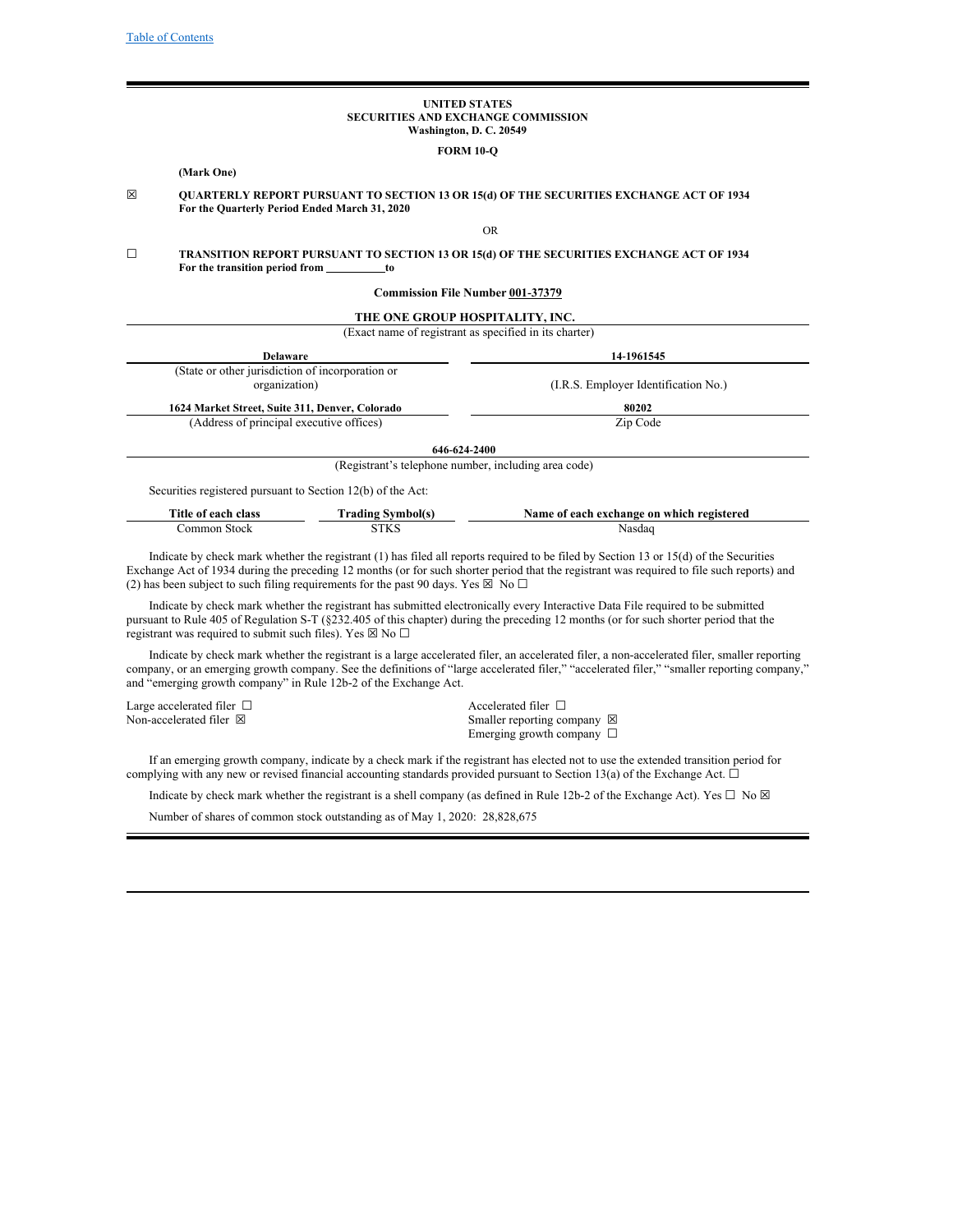# **TABLE OF CONTENTS**

<span id="page-1-0"></span>

|                                                                                               | Page |
|-----------------------------------------------------------------------------------------------|------|
| <b>PART I – Financial Information</b>                                                         |      |
| Item 1. Financial Statements                                                                  | 3    |
| Item 2. Management's Discussion and Analysis of Financial Condition and Results of Operations | 19   |
| Item 3. Quantitative and Qualitative Disclosures About Market Risk                            | 26   |
| Item 4. Controls and Procedures                                                               | 26   |
| <b>PART II - Other Information</b>                                                            |      |
| Item 1. Legal Proceedings                                                                     | 27   |
| <b>Item 1A Risk Factors</b>                                                                   | 27   |
| Item 6. Exhibits                                                                              | 28   |
| <b>Signatures</b>                                                                             | 29   |
| $\overline{2}$                                                                                |      |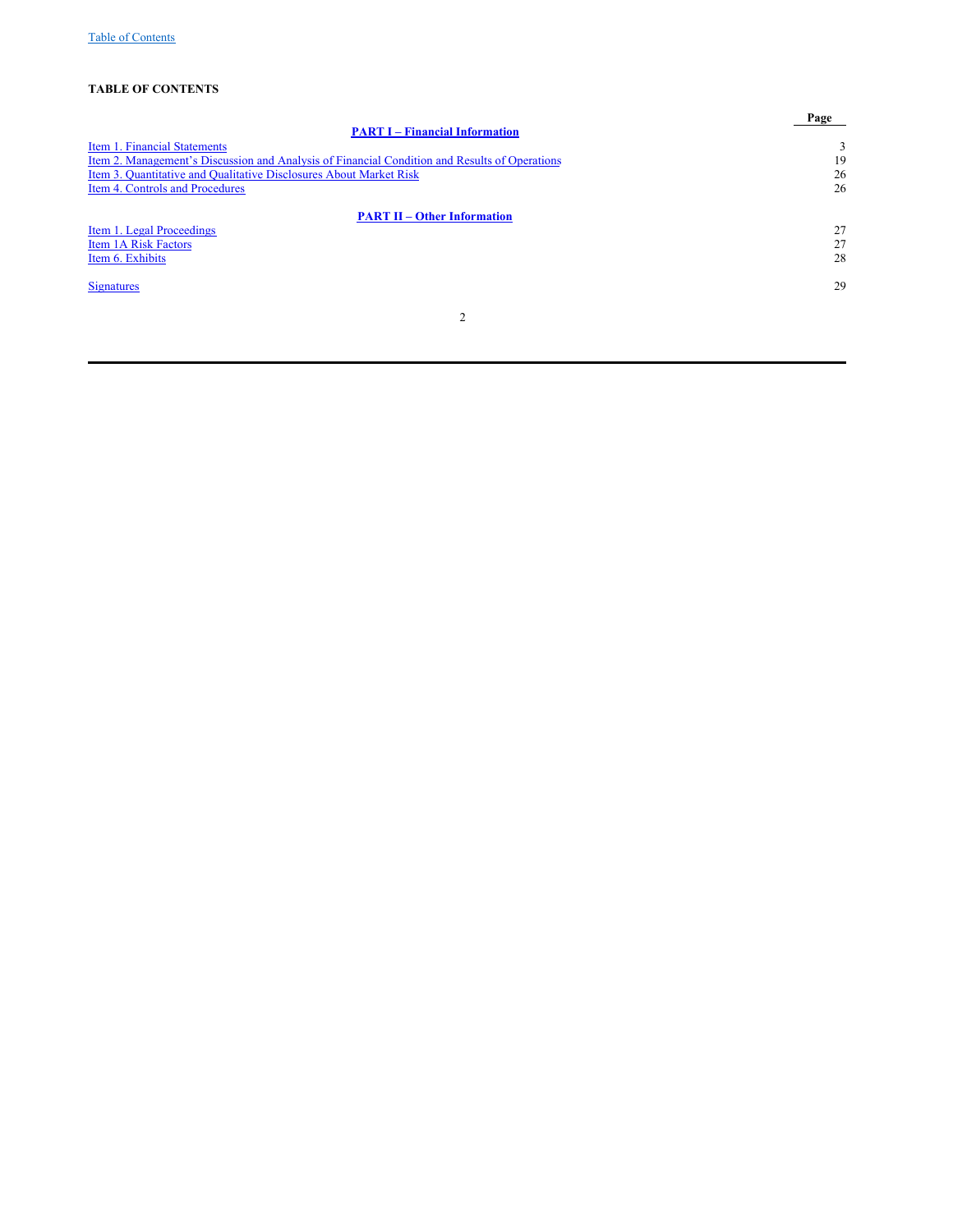## **PART I. FINANCIAL INFORMATION Item 1. Financial Statements**

## <span id="page-2-1"></span><span id="page-2-0"></span>**THE ONE GROUP HOSPITALITY, INC. CONDENSED CONSOLIDATED BALANCE SHEETS (in thousands, except share information)**

|                                                                                                                           | March 31,<br>2020 |             | December 31,<br>2019 |          |  |
|---------------------------------------------------------------------------------------------------------------------------|-------------------|-------------|----------------------|----------|--|
| <b>ASSETS</b>                                                                                                             |                   | (Unaudited) |                      |          |  |
| Current assets:                                                                                                           |                   |             |                      |          |  |
| Cash and cash equivalents                                                                                                 | $\mathbb S$       | 8,160       | \$                   | 12,344   |  |
| Accounts receivable                                                                                                       |                   | 5,189       |                      | 10,351   |  |
| Inventory                                                                                                                 |                   | 2,490       |                      | 3,058    |  |
| Other current assets                                                                                                      |                   | 2,005       |                      | 1,047    |  |
| Due from related parties, net                                                                                             |                   | 376         |                      | 341      |  |
| Total current assets                                                                                                      |                   | 18,220      |                      | 27,141   |  |
| Property and equipment, net                                                                                               |                   | 69,183      |                      | 70,483   |  |
| Operating lease right-of-use assets                                                                                       |                   | 80,228      |                      | 81,097   |  |
| Deferred tax assets, net                                                                                                  |                   | 7,876       |                      | 7,751    |  |
| Intangibles, net                                                                                                          |                   | 16,965      |                      | 17,183   |  |
| Other assets                                                                                                              |                   | 2,372       |                      | 1,622    |  |
| Security deposits                                                                                                         |                   | 1,337       |                      | 1,308    |  |
| Total assets                                                                                                              | \$                | 196,181     | \$                   | 206,585  |  |
| <b>LIABILITIES AND STOCKHOLDERS' EQUITY</b>                                                                               |                   |             |                      |          |  |
| <b>Current liabilities:</b>                                                                                               |                   |             |                      |          |  |
| Accounts payable                                                                                                          | \$                | 7,397       | \$                   | 8,274    |  |
| Accrued expenses                                                                                                          |                   | 7,642       |                      | 11,198   |  |
| Deferred license revenue                                                                                                  |                   | 446         |                      | 332      |  |
| Deferred gift card revenue and other                                                                                      |                   | 2,691       |                      | 3,183    |  |
| Current portion of operating lease liabilities                                                                            |                   | 4,454       |                      | 4,397    |  |
| Current portion of long-term debt                                                                                         |                   | 696         |                      | 749      |  |
| Total current liabilities                                                                                                 |                   | 23,326      |                      | 28,133   |  |
|                                                                                                                           |                   |             |                      |          |  |
| Deferred license revenue, long-term                                                                                       |                   | 869         |                      | 1,036    |  |
| Operating lease liabilities, net of current portion                                                                       |                   | 97,492      |                      | 98,278   |  |
| Long-term debt, net of current portion                                                                                    |                   | 45,123      |                      | 45,226   |  |
| <b>Total liabilities</b>                                                                                                  |                   | 166,810     |                      | 172,673  |  |
| Commitments and contingencies                                                                                             |                   |             |                      |          |  |
|                                                                                                                           |                   |             |                      |          |  |
| Stockholders' equity:                                                                                                     |                   |             |                      |          |  |
| Common stock, \$0.0001 par value, 75,000,000 shares authorized; 28,807,800 and 28,603,829 shares issued and               |                   |             |                      |          |  |
| outstanding at March 31, 2020 and December 31, 2019, respectively                                                         |                   | 3           |                      | 3        |  |
| Preferred stock, \$0.0001 par value, 10,000,000 shares authorized; no shares issued and outstanding at March 31, 2020 and |                   |             |                      |          |  |
| December 31, 2019, respectively                                                                                           |                   |             |                      |          |  |
| Additional paid-in capital                                                                                                |                   | 45.229      |                      | 44.853   |  |
| Accumulated deficit                                                                                                       |                   | (12, 490)   |                      | (7, 891) |  |
| Accumulated other comprehensive loss                                                                                      |                   | (2,695)     |                      | (2,651)  |  |
| Total stockholders' equity                                                                                                |                   | 30,047      |                      | 34,314   |  |
| Noncontrolling interests                                                                                                  |                   | (676)       |                      | (402)    |  |
| Total equity                                                                                                              |                   | 29,371      |                      | 33,912   |  |
| Total liabilities and equity                                                                                              | \$                | 196,181     | \$                   | 206,585  |  |

See notes to the condensed consolidated financial statements.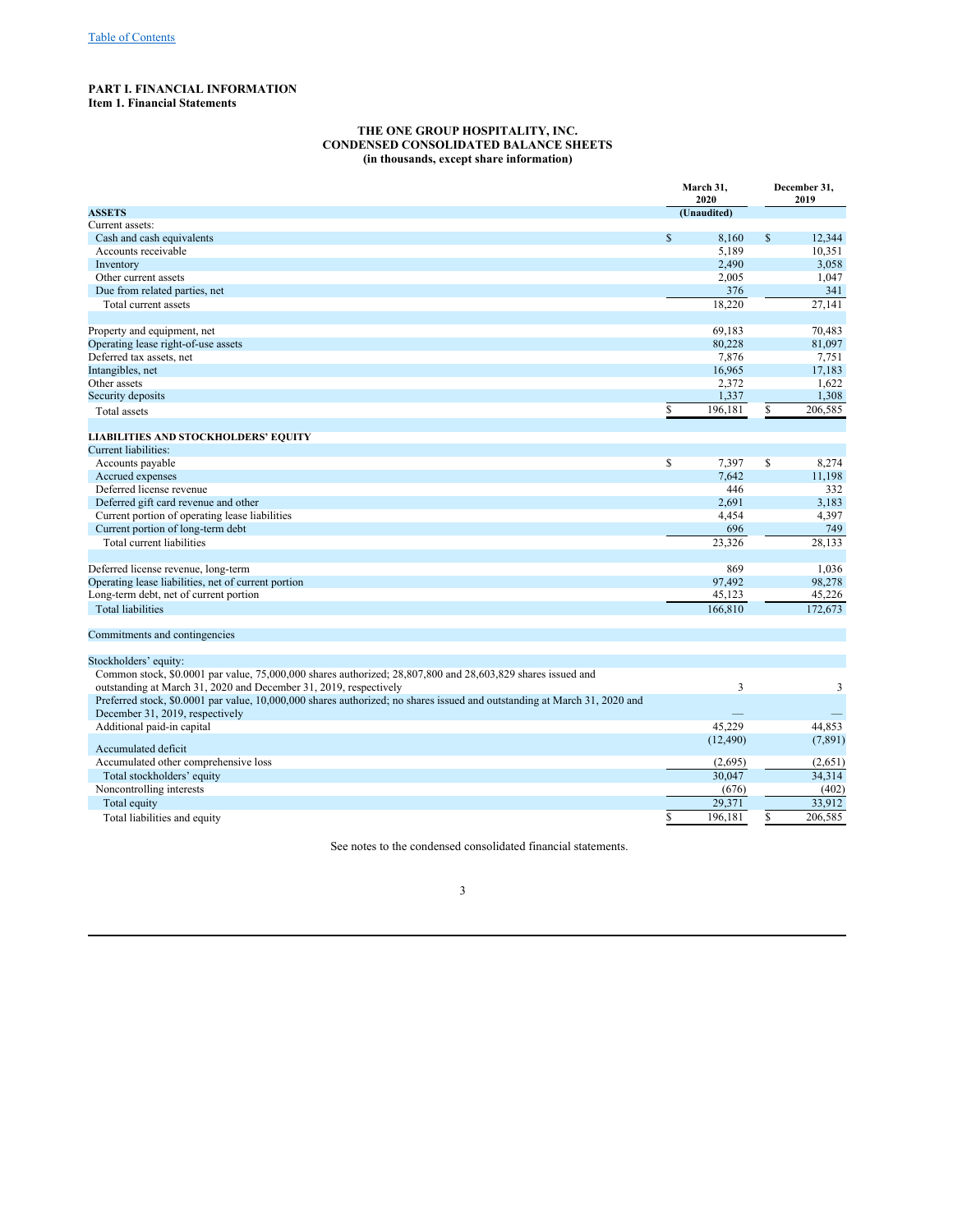## **THE ONE GROUP HOSPITALITY, INC. CONDENSED CONSOLIDATED STATEMENTS OF OPERATIONS AND COMPREHENSIVE (LOSS) INCOME (Unaudited, in thousands, except (loss) earnings per share and related share information)**

|                                                                                                              | For the three months ended March 31. |            |              |            |
|--------------------------------------------------------------------------------------------------------------|--------------------------------------|------------|--------------|------------|
|                                                                                                              |                                      | 2020       |              | 2019       |
| Revenues:                                                                                                    |                                      |            |              |            |
| Owned restaurant net revenue                                                                                 | $\mathbb{S}$                         | 38,557     | S            | 20,093     |
| Management, license and incentive fee revenue                                                                |                                      | 2,162      |              | 2,683      |
| Total revenues                                                                                               |                                      | 40.719     |              | 22,776     |
| Cost and expenses:                                                                                           |                                      |            |              |            |
| Owned operating expenses:                                                                                    |                                      |            |              |            |
| Owned restaurant cost of sales                                                                               |                                      | 10.113     |              | 5,026      |
| Owned restaurant operating expenses                                                                          |                                      | 26,499     |              | 12,717     |
| Total owned operating expenses                                                                               |                                      | 36,612     |              | 17,743     |
| General and administrative (including stock-based compensation of \$338 and \$181 for the three months ended |                                      |            |              |            |
| March 31, 2020 and 2019 respectively)                                                                        |                                      | 3,397      |              | 2,650      |
| Depreciation and amortization                                                                                |                                      | 2,440      |              | 942        |
| Transaction and integration costs                                                                            |                                      | 1,095      |              |            |
| COVID-19 related expenses                                                                                    |                                      | 1,348      |              |            |
| Lease termination expenses                                                                                   |                                      | 179        |              |            |
| Pre-opening expenses                                                                                         |                                      |            |              | 482        |
| Other income, net                                                                                            |                                      | (1)        |              | (175)      |
| Total costs and expenses                                                                                     |                                      | 45,070     |              | 21,642     |
| Operating (loss) income                                                                                      |                                      | (4, 351)   |              | 1,134      |
| Other expenses, net:                                                                                         |                                      |            |              |            |
| Interest expense, net of interest income                                                                     |                                      | 1,175      |              | 269        |
| Total other expenses, net                                                                                    |                                      | 1,175      |              | 269        |
| (Loss) income before (benefit) provision for income taxes                                                    |                                      | (5, 526)   |              | 865        |
| (Benefit) provision for income taxes                                                                         |                                      | (653)      |              | 96         |
| Net (loss) income                                                                                            |                                      | (4, 873)   |              | 769        |
|                                                                                                              |                                      | (274)      |              | (85)       |
| Less: net loss attributable to noncontrolling interest                                                       |                                      |            |              |            |
| Net (loss) income attributable to The ONE Group Hospitality, Inc.                                            | S                                    | (4, 599)   | \$           | 854        |
| Currency translation loss                                                                                    |                                      | (44)       |              | (160)      |
| Comprehensive (loss) income                                                                                  | S                                    | (4,643)    | S            | 694        |
|                                                                                                              |                                      |            |              |            |
| Net (loss) income attributable to The ONE Group Hospitality, Inc. per share:                                 |                                      |            |              |            |
| Basic net (loss) income per share                                                                            | $\mathbb{S}$                         | (0.16)     | $\mathbb{S}$ | 0.03       |
| Diluted net (loss) income per share                                                                          | S                                    | (0.16)     | S            | 0.03       |
| Shares used in computing basic (loss) earnings per share                                                     |                                      | 28,636,325 |              | 28,314,820 |
| Shares used in computing diluted (loss) earnings per share                                                   |                                      | 28,636,325 |              | 29,311,756 |

See notes to the condensed consolidated financial statements.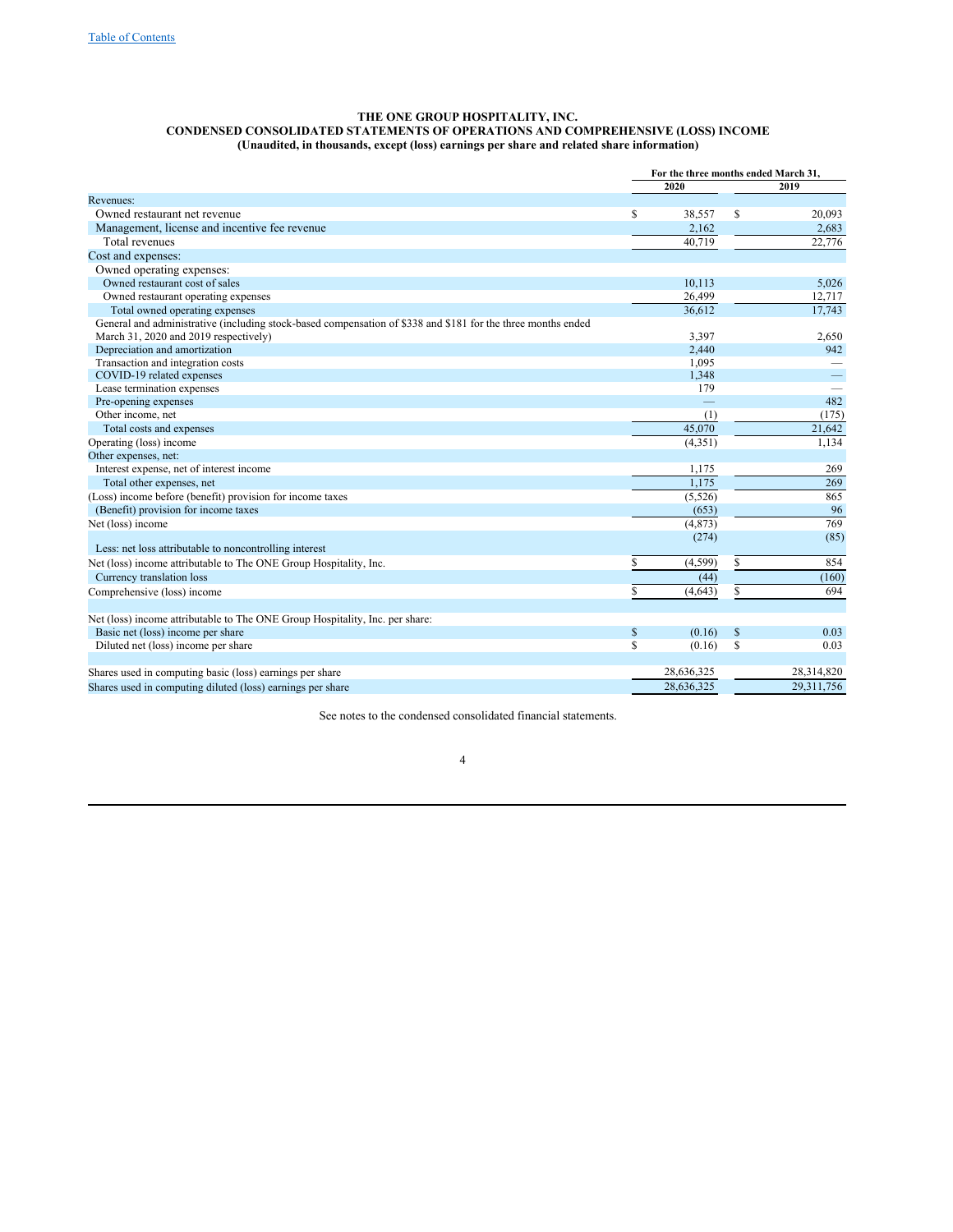## **THE ONE GROUP HOSPITALITY, INC. CONDENSED CONSOLIDATED STATEMENTS OF CHANGES IN STOCKHOLDERS' EQUITY (Unaudited, in thousands, except share information)**

|                                           |                     |                          |                          |             | Accumulated              |               |                |                          |
|-------------------------------------------|---------------------|--------------------------|--------------------------|-------------|--------------------------|---------------|----------------|--------------------------|
|                                           |                     |                          | <b>Additional</b>        |             | other                    |               |                |                          |
|                                           | <b>Common stock</b> |                          | paid-in                  | Accumulated | comprehensive            | Stockholders' | Noncontrolling |                          |
|                                           | <b>Shares</b>       | Par value                | capital                  | deficit     | loss                     | equity        | interests      | Total                    |
| Balance at December 31, 2019              | 28,603,829          |                          | 44.853                   | (7,891)     | (2,651)                  | 34.314        | (402)          | 33,912                   |
| Stock-based compensation, net of tax      |                     |                          |                          |             |                          |               |                |                          |
| withholding                               | 69.327              |                          | 338                      |             |                          | 338           |                | 338                      |
| Exercise of stock options                 | 18,000              | $\overline{\phantom{m}}$ | 38                       | $\sim$      | $\overline{\phantom{a}}$ | 38            |                | 38                       |
| Vesting of restricted shares              | 116,644             | __                       | $\overline{\phantom{a}}$ |             | __                       | --            |                | $\overline{\phantom{a}}$ |
| Loss on foreign currency translation, net | $\sim$              |                          |                          |             | (44)                     | (44)          |                | (44)                     |
| Net loss                                  | __                  |                          | $\overline{\phantom{a}}$ | (4, 599)    |                          | (4, 599)      | (274)          | (4,873)                  |
| Balance at March 31, 2020                 | 28,807,800          |                          | 45,229                   | (12, 490)   | (2,695)                  | 30,047        | (676)          | 29,371                   |

See notes to the condensed consolidated financial statements.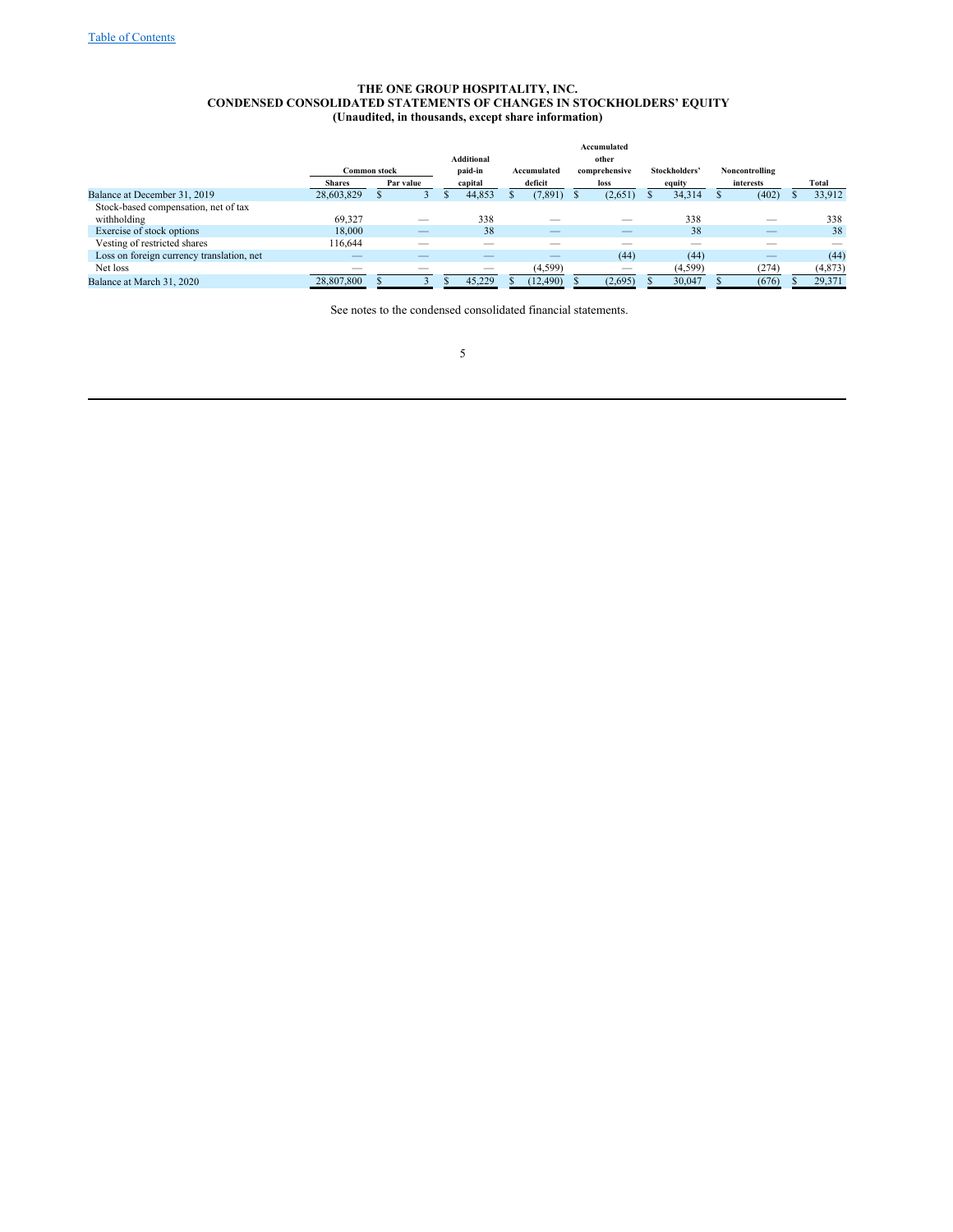#### **THE ONE GROUP HOSPITALITY, INC. CONDENSED CONSOLIDATED STATEMENTS OF CASH FLOWS (Unaudited, in thousands)**

|                                                                                                    | For the three months ended March 31, |    |          |
|----------------------------------------------------------------------------------------------------|--------------------------------------|----|----------|
|                                                                                                    | 2020                                 |    | 2019     |
| <b>Operating activities:</b>                                                                       |                                      |    |          |
| Net (loss) income                                                                                  | \$<br>(4,873)                        | \$ | 769      |
| Adjustments to reconcile net (loss) income to net cash (used in) provided by operating activities: |                                      |    |          |
| Depreciation and amortization                                                                      | 2,440                                |    | 942      |
| Stock-based compensation                                                                           | 338                                  |    | 181      |
| Amortization of discount on warrants and debt issuance costs                                       | 108                                  |    | 50       |
| Deferred taxes                                                                                     | (125)                                |    | 10       |
| Changes in operating assets and liabilities:                                                       |                                      |    |          |
| Accounts receivable                                                                                | 5,092                                |    | 1,147    |
| Inventory                                                                                          | 568                                  |    | 161      |
| Other current assets                                                                               | (958)                                |    | (96)     |
| Due from related parties, net                                                                      | (35)                                 |    | (38)     |
| Security deposits                                                                                  | (32)                                 |    | (18)     |
| Other assets                                                                                       | (807)                                |    | 8        |
| Accounts payable                                                                                   | (859)                                |    | 270      |
| Accrued expenses                                                                                   | (3,560)                              |    | (1, 331) |
| Operating lease liabilities and right-of-use assets                                                | 140                                  |    | 321      |
| Deferred revenue                                                                                   | (540)                                |    | 137      |
| Net cash (used in) provided by operating activities                                                | (3,103)                              |    | 2,513    |
| <b>Investing activities:</b>                                                                       |                                      |    |          |
| Purchase of property and equipment                                                                 | (791)                                |    | (2,060)  |
| Net cash used in investing activities                                                              | (791)                                |    | (2,060)  |
| <b>Financing activities:</b>                                                                       |                                      |    |          |
| Borrowings of long-term debt                                                                       |                                      |    |          |
| Repayments of long-term debt                                                                       | (216)                                |    | (798)    |
| Debt issuance costs                                                                                | (48)                                 |    |          |
| Exercise of stock options                                                                          | 38                                   |    |          |
| Net cash used in financing activities                                                              |                                      |    |          |
|                                                                                                    | (226)                                |    | (798)    |
| Effect of exchange rate changes on cash                                                            | (64)                                 |    | (168)    |
| Net decrease in cash and cash equivalents                                                          | (4,184)                              |    | (513)    |
| Cash and cash equivalents, beginning of year                                                       | 12,344                               |    | 1,592    |
| Cash and cash equivalents, end of year                                                             | \$<br>8,160                          | \$ | 1.079    |
| Supplemental disclosure of cash flow data:                                                         |                                      |    |          |
| Interest paid                                                                                      | \$<br>704                            | \$ | 235      |
| Income taxes paid                                                                                  | 85                                   |    | 191      |
| Non-cash amortization of debt issuance costs                                                       | \$<br>108                            | S  | 5        |

See notes to the condensed consolidated financial statements.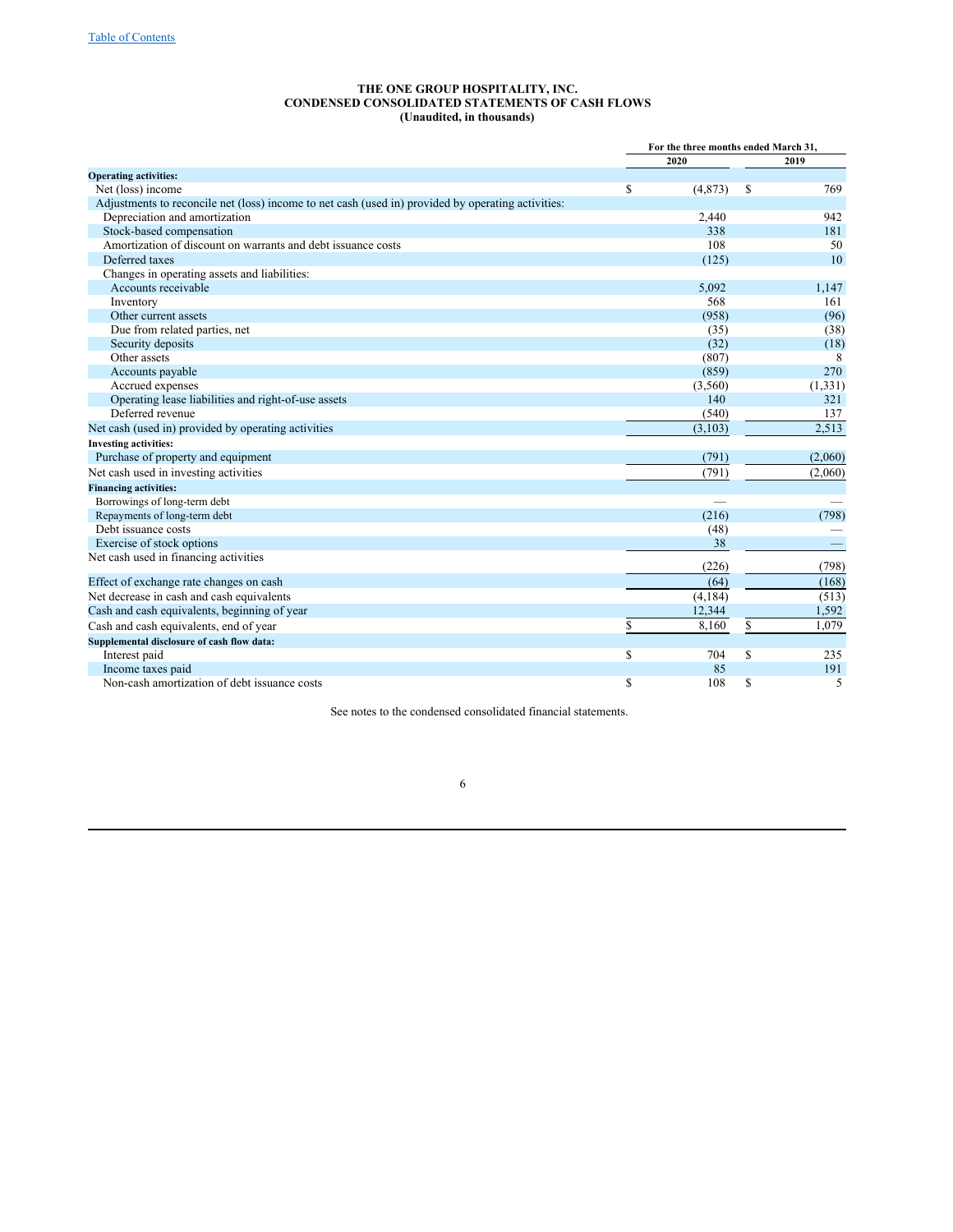#### **THE ONE GROUP HOSPITALITY, INC. Notes to Condensed Consolidated Financial Statements (Unaudited)**

### **Note 1 – Summary of Business and Significant Accounting Policies**

## *Summary of Business*

The ONE Group Hospitality, Inc. and its subsidiaries (collectively, the "Company") is a global hospitality company that develops, owns and operates, manages and licenses upscale and polished casual, high-energy restaurants and lounges and provides turn-key food and beverage ("F&B") services for hospitality venues including hotels, casinos and other high-end locations. Turn-key F&B services are food and beverage services that can be scaled, customized and implemented by the Company at a particular hospitality venue and customized for the client. The Company's primary restaurant brands are STK, a multi-unit steakhouse concept that combines a high-energy, social atmosphere with the quality and service of a traditional upscale steakhouse, and Kona Grill, a bar-centric grill concept featuring American favorites, award-winning sushi, and specialty cocktails in a polished casual atmosphere.

On October 4, 2019, the Company acquired substantially all of the assets of Kona Grill Inc. and its affiliates ("Kona Grill"), which is composed of 24 domestic restaurants. The Company purchased the assets for a contractual price of \$25.0 million plus approximately \$1.5 million of consideration paid primarily for the apportionment of rent and utilities. The Company also assumed approximately \$7.7 million in current liabilities. The Company intends to integrate Kona Grill by leveraging its corporate infrastructure, bar-business knowledge and unique Vibe Dining program, to elevate the brand experience and drive improved performance. The results of operations of these restaurants are included in our consolidated financial statements from the date of acquisition.

As of March 31, 2020, the Company owned, operated, managed or licensed 55 venues, including 20 STKs and 24 Kona Grills in major metropolitan cities in North America, Europe and the Middle East and 11 F&B venues including six hotels and casinos in the United States and Europe.

### *Ef ects of COVID-19*

In the first quarter of 2020, the negative effect of the novel coronavirus ("COVID-19") on the Company's business was significant. The Company experienced an initial decline in restaurant revenue that began in early March 2020 as business travel and social dining decreased. On March 11, 2020, the World Health Organization declared COVID-19 a pandemic disease, and on March 13, 2020, President Trump declared a state of emergency for COVID-19. Public concerns about the spread of COVID-19 continues to be widespread. The Company has experienced a significant reduction in guest traffic at its restaurants as a result of restrictions mandated by state and local governments.

In response to these conditions, and out of concern for our customers and partners, the Company has temporarily closed several restaurants and the Company has shifted operations at 30 of its restaurants to provide only take-out and delivery service. In addition to the decline in restaurant revenue, the Company has incurred approximately \$1.3 million of costs directly related to COVID-19 in the three months ended March 31, 2020, composed primarily of payments to employees for paid-time off during restaurant closures, inventory waste, and rent and rent related costs for closed and limited-operations restaurants from the day that the dining room closed. The Company has implemented measures to reduce its costs during the COVID-19 pandemic, including significant reductions in employees, deferral of capital projects, and negotiations with suppliers and landlords regarding deferral or abatement of payments which could become significant.

Given the present uncertainty surrounding the global economy due to the COVID-19 pandemic, the Company cannot reasonably predict when its closed restaurants will re-open and open restaurants will be able to return to normal dining room operations. The Company expects that its results of operations will be negatively affected by these actions in the second quarter of 2020. The Company's re-opening of closed restaurants and resumption of normal dining operations is subject to events beyond its control, including the effectiveness of governmental efforts to halt the spread of COVID-19.

#### *Basis of Presentation*

The accompanying consolidated balance sheet as of December 31, 2019, which has been derived from audited financial statements, and the accompanying unaudited interim consolidated financial statements of the Company have been prepared pursuant to the rules and regulations of the Securities and Exchange Commission ("SEC") and in accordance with accounting principles generally accepted in the United States ("GAAP"). Certain information and footnote disclosures normally included in annual audited financial statements have been omitted pursuant to SEC rules and regulations. These unaudited interim consolidated financial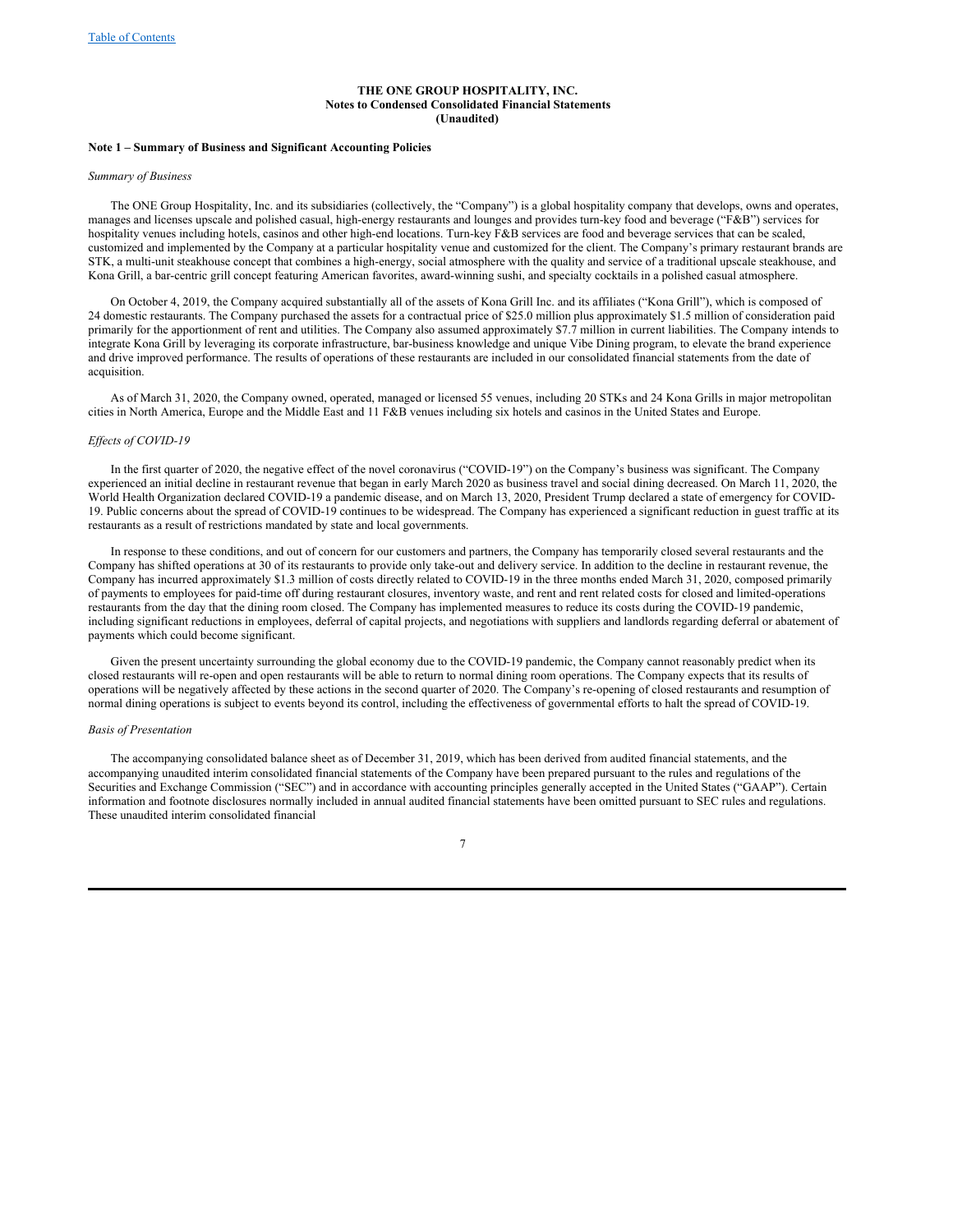statements should be read in conjunction with the consolidated financial statements and notes thereto included in the Company's Annual Report on Form 10‑K for the year ended December 31, 2019.

In the Company's opinion, the accompanying unaudited interim financial statements reflect all adjustments (consisting only of normal recurring accruals and adjustments) necessary for a fair presentation of the results for the interim periods presented. The results of operations for any interim period are not necessarily indicative of the results expected for the full year. Additionally, the Company believes that the disclosures are sufficient for interim financial reporting purposes.

### *Prior Period Reclassifications*

Certain reclassifications of the 2019 financial statements amounts have been made to conform to the current year presentation. The Company has combined owned restaurant net revenues and owned food, beverage and other net revenues to be presented in total as owned restaurant net revenue. Additionally, the Company reclassified \$0.5 million of owned food, beverage and other expenses to owned restaurant cost of sales and \$1.8 million of owned food, beverage and other expenses to owned restaurant expenses on the accompanying consolidated statements of operations and comprehensive (loss) income. Certain reclassifications were also made to conform the prior period segment reporting to the current year segment presentation. Refer to Note 15 – Segment Reporting for additional information regarding the Company's reportable operating segments.

## *Recent Accounting Pronouncements*

In December 2019, the Financial Accounting Standards Board ("FASB") issued Accounting Standard Updated ("ASU") No. 2019-12, "Income Taxes (Topic 740): Simplifying the Accounting for Income Taxes," ("ASU 2019-12") which is intended to simplify various aspects related to accounting for income taxes. ASU 2019-12 removes certain exceptions to the general principles in Accounting Standard Codification Topic 740, Income Taxes, and it clarifies and amends existing guidance to improve consistent application. ASU 2019-12 is effective for annual and interim periods beginning after December 15, 2020. The Company is evaluating the impact of the adoption of ASU 2019-12 on its financial statements but does not expect the adoption of ASU 2019-12 to be material.

In October 2018, the FASB issued ASU No. 2018‑17, "Consolidation (Topic 810): Targeted Improvements to Related Party Guidance for Variable Interest Entities" ("ASU 2018‑17"). ASU 2018‑17 states that indirect interests held through related parties in common control arrangements should be considered on a proportional basis to determine whether fees paid to decision makers and service providers are variable interests. This is consistent with how indirect interests held through related parties under common control are considered for determining whether a reporting entity must consolidate a variable interest entity. ASU 2018‑17 is effective for annual and interim periods beginning after December 15, 2019, with early adoption permitted. Entities are required to adopt the new guidance retrospectively with a cumulative adjustment to retained earnings at the beginning of the earliest period presented. The adoption of ASU 2018-17 did not have a material impact on our financial position, results of operations or cash flows.

In August 2018, the FASB issued ASU No. 2018‑15, "Intangibles – Goodwill and Other – Internal-Use Software (Subtopic 350‑40): Customer's Accounting for Implementation Costs Incurred in a Cloud Computing Arrangement that is a Service Contract" ("ASU 2018‑15"). ASU 2018‑15 aligns the requirements for capitalizing implementation costs in cloud computing arrangements with the requirements for capitalizing implementation costs incurred to develop or obtain internal-use software. ASU 2018‑15 is effective for annual and interim periods beginning after December 15, 2019, with early adoption permitted. Entities can choose to adopt the new guidance prospectively or retrospectively. The adoption of ASU 2018-15 did not have a material impact on our financial position, results of operations or cash flows.

In August 2018, the FASB issued ASU No. 2018‑13, "Fair Value Measurement (Topic 820): Disclosure Framework – Changes to the Disclosure Requirements for Fair Value Measurement" ("ASU 2018‑13"). ASU 2018‑13 eliminates, modifies and adds disclosure requirements for fair value measurements. The amendments in ASU 2018‑13 are effective for annual and interim periods beginning after December 15, 2019, with early adoption permitted. The adoption of ASU 2018-3 did not have a material impact on our disclosures of fair value measurement, which are included in Note 7 – Fair Value of Financial Instruments.

### **Note 2 – Business Combination**

On October 4, 2019, the Company acquired substantially all of the assets of Kona Grill Inc. and its affiliates comprising 24 domestic restaurants. The Company purchased the assets for a contractual price of \$25.0 million plus \$1.5 million of consideration paid primarily for the apportionment of rent and utilities. The Company also assumed approximately \$7.7 million in current liabilities. The Company believes that Kona Grill is complementary to the Company's business and will enable the Company to capture market share in the Vibe Dining segment.

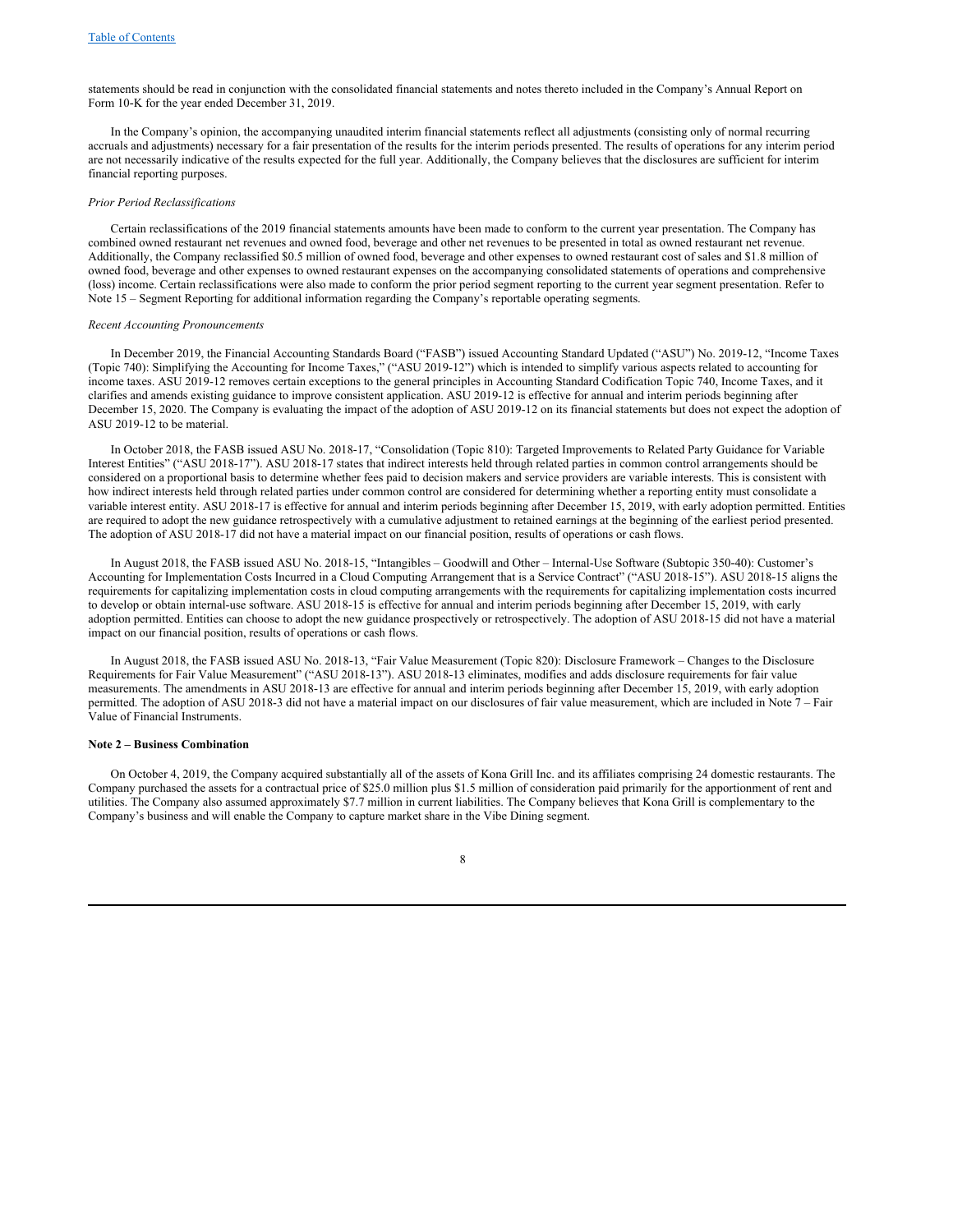Kona Grill Inc. and its affiliates were purchased pursuant to a Chapter 11 bankruptcy. As a result, the Company recognized a bargain purchase gain of approximately \$11.0 million in the consolidated statements of operation and comprehensive (loss) income for the year ended December 31, 2019, which represents the excess of the aggregate fair value of net assets acquired and liabilities assumed over the purchase price.

The purchase accounting is preliminary and represents estimates and assumptions that are subject to change during the measurement period (up to one year from the acquisition date). The following table summarizes the preliminary fair value of identified assets acquired and liabilities assumed as of the acquisition date (amounts in thousands):

| Net assets acquired:                                         |    |           |
|--------------------------------------------------------------|----|-----------|
| Cash                                                         | S  | 450       |
| Current assets, excluding cash                               |    | 2,830     |
| Property and equipment                                       |    | 31,781    |
| Operating lease right-of-use assets                          |    | 42,398    |
| Intangible assets                                            |    | 17,400    |
| Other assets                                                 |    | 692       |
| Current liabilities                                          |    | (7,690)   |
| Deferred tax liability                                       |    | (4,044)   |
| Operating lease liabilities                                  |    | (46, 364) |
| Total net assets acquired                                    | \$ | 37,453    |
|                                                              |    |           |
| <b>Purchase consideration:</b>                               |    |           |
| Contractual purchase price                                   |    | 25,000    |
| Apportionment of rent and utilities                          |    | 775       |
| Assumption of real estate lease consultant contract          |    | 465       |
| Escrow deposit                                               |    | 250       |
| Consideration paid                                           | S  | 26,490    |
|                                                              |    |           |
| Bargain purchase gain attributable to Kona Grill acquisition | \$ | 10,963    |

### *Pro Forma Results of Operations (unaudited)*

The following pro forma results of operations for the three months ended March 31, 2019 have been prepared as though the acquisition occurred as of January 1, 2019. The pro forma financial information is not indicative of the results of operations that the Company would have attained had the acquisition occurred at the beginning of the periods presented, nor is the pro forma financial information indicative of the results of operations that may occur in the future. Amounts are in thousands, except earnings per share related data.

|                                                                       | Three months ended    |
|-----------------------------------------------------------------------|-----------------------|
|                                                                       | <b>March 31, 2019</b> |
| Total revenues                                                        | 47.230                |
| Net income attributable to The ONE Group Hospitality, Inc.            | 667                   |
| Net income attributable to The ONE Group Hospitality, Inc. per share: |                       |
| Basic net income per share                                            | 0.02                  |
| Diluted net income per share                                          | 0.02                  |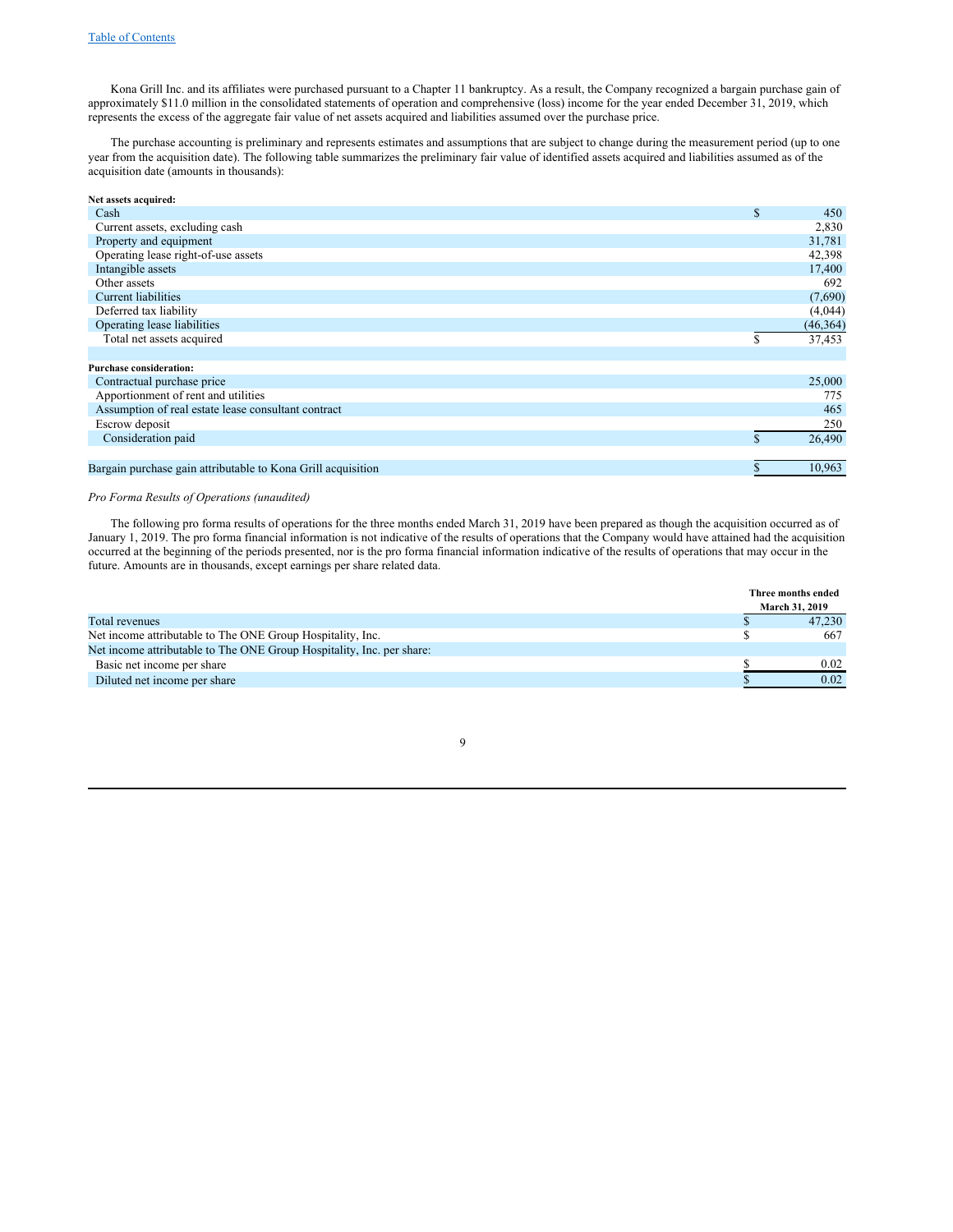## **Note 3 – Property and Equipment, net**

Property and equipment, net consist of the following (in thousands):

|                                                 | March 31,<br>2020 | December 31,<br>2019 |
|-------------------------------------------------|-------------------|----------------------|
| Furniture, fixtures and equipment               | 20,907            | 20,512               |
| Leasehold improvements                          | 70.110            | 69.925               |
| Less: accumulated depreciation and amortization | (24,218)          | (21,997)             |
| Subtotal                                        | 66,799            | 68,440               |
| Construction in progress                        | 438               | 97                   |
| Restaurant smallwares                           | 1.946             | 1.946                |
| Total                                           | 69,183            | 70,483               |

Depreciation and amortization related to property and equipment amounted to \$2.2 million and \$0.9 million for the three months ended March 31, 2020 and 2019, respectively. The Company does not depreciate construction in progress, assets not yet put into service or restaurant supplies.

## **Note 4 – Intangibles, net**

Intangibles, net consists of the following (in thousands):

|                                | March 31. | December 31. |
|--------------------------------|-----------|--------------|
|                                | 2020      | 2019         |
| Kona Grill tradename           | 17.400    | 17,400       |
| Less: accumulated amortization | (435)     | (217)        |
| Total intangibles, net         | 16.965    | 17.183       |

The Kona Grill trade name is amortized using the straight-line method over its estimated useful life of 20 years. Amortization expense was \$0.2 million for the three months ending March 31, 2020. The Company's estimated aggregate amortization expense for each of the five succeeding fiscal years is approximately \$0.9 million annually.

## **Note 5 – Accrued Expenses**

Accrued expenses consist of the following (in thousands):

| March 31, |                          |   | December 31, |
|-----------|--------------------------|---|--------------|
|           | 2020                     |   | 2019         |
|           | 2,138                    | Φ | 4,519        |
|           | 1,770                    |   | 1,796        |
|           | 1.081                    |   | 1,103        |
|           | 689                      |   | 1,488        |
|           | $\overline{\phantom{a}}$ |   | 547          |
|           | 118                      |   | 100          |
|           | 1,846                    |   | 1,645        |
|           | 7,642                    |   | 11,198       |
|           |                          |   |              |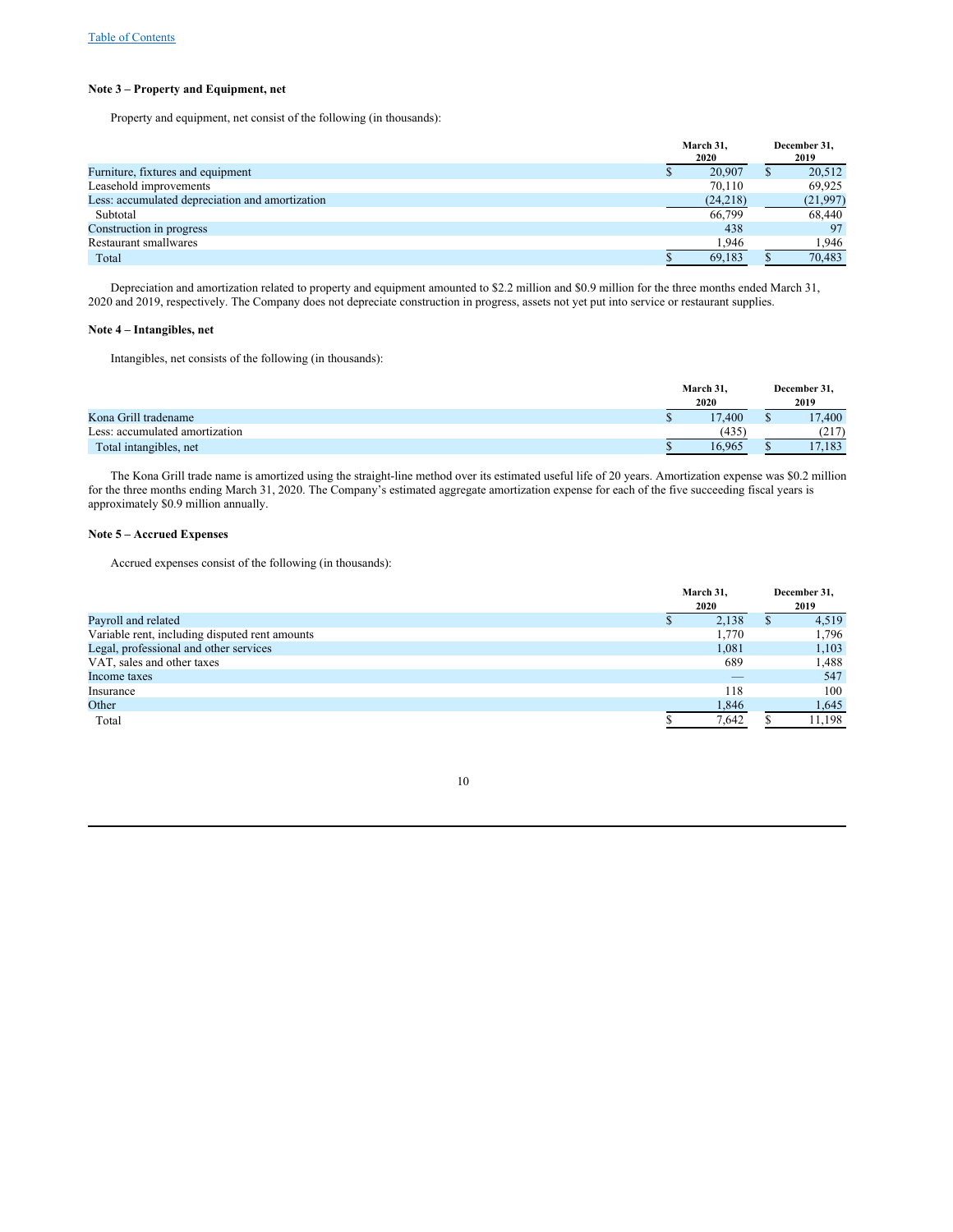#### **Note 6 – Long-Term Debt**

Long-term debt consists of the following (in thousands):

|                                              | March 31. | December 31, |
|----------------------------------------------|-----------|--------------|
|                                              | 2020      | 2019         |
| Term loan agreements                         | 47,760    | 47,880       |
| Revolving credit facility                    |           |              |
| Equipment financing agreements               | 284       | 380          |
| Total long-term debt                         | 48,044    | 48,260       |
| Less: current portion of long-term debt      | (696)     | (749)        |
| Less: debt issuance costs                    | (2,225)   | (2,285)      |
| Total long-term debt, net of current portion | 45,123    | 45,226       |

Interest expense for all the Company's debt arrangements, excluding the amortization of debt issuance costs and other discounts and fees, was approximately \$1.1 million and \$0.2 million for the three months ended March 31, 2020 and 2019, respectively.

As of March 31, 2020, the Company had \$1.3 million in standby letters of credit outstanding for certain restaurants and \$10.7 million available in its revolving credit facility. As of March 31, 2020 and December 31, 2019, the Company had \$0.4 million of cash collateralized letters of credit, which are recorded as a component of security deposits on the consolidated balance sheet.

#### *Goldman Sachs Bank USA Credit and Guaranty Agreement*

On October 4, 2019, in conjunction with the acquisition of Kona Grill, the Company entered into a credit and guaranty agreement with Goldman Sachs Bank USA ("Goldman Sachs Credit Agreement"). The Goldman Sachs Credit Agreement provides for a secured revolving credit facility of \$12.0 million and a \$48.0 million term loan. The term loan is payable in quarterly installments, with the final payment due in October 2024. The revolving credit facility also matures in October 2024. Additionally, the Company's consolidated adjusted EBITDA as defined by the Goldman Sachs Credit Agreement for determining covenant compliance includes pro forma adjustments for the annualization of the Kona Grill restaurant performance which includes results before the acquisition date.

The Goldman Sachs Credit Agreement contains several financial covenants, including the following:

- · A minimum consolidated fixed charge coverage ratio of (i) 1.35 to 1.00 as of the end of any fiscal quarter ending on or prior to June 30, 2021 and (ii) 1.50 to 1.00 as of any fiscal quarter thereafter;
- · A maximum consolidated leverage ratio of (i) 2.75 to 1.00 as of the end of any fiscal quarter ending on or prior to March 31, 2020, (ii) 2.50 to 1.00 as of the fiscal quarter ending June 30, 2020, (iii) 2.25 to 1.00 as of the fiscal quarters ending September 30, 2020 and December 31, 2020, (iv) 2.00 to 1.00 as of the fiscal quarter ending March 31, 2021, (v) 1.75 to 1.00 as of the fiscal quarter ending June 30, 2021, (vi) 1.70 to 1.00 as of the fiscal quarter ending September 30, 2021, (vii) 1.65 to 1.00 as of the fiscal quarter ending December 21, 2021 and (viii) 1.50 to 1.00 as of the end of any fiscal quarter thereafter. For purposes of calculating this ratio for the first four quarters, the agreement provides for a pro forma adjustment to reflect one full year of Kona Grill operations;
- Maximum consolidated capital expenditures not to exceed (i) \$10,000,000 in 2020 and (ii) \$8,000,000 in 2021 and every fiscal year thereafter; and,
- Minimum consolidated liquidity not to be less than \$1,500,000 at any time.

The Company's ability to borrow under its revolving credit facility is dependent on several factors. The Company's total borrowings cannot exceed a leverage incurrence multiple of (i) 2.50 to 1.00 as of the end of any fiscal quarters ending on or prior to June 30, 2020, (ii) 2.25 to 1.00 as of the fiscal quarters ending September 30, 2020 and December 31, 2020, (iii) 2.00 to 1.00 as of the fiscal quarter ending March 31, 2021 (iv) 1.75 to 1.00 as of the fiscal quarter ending June 30, 2021, (v) 1.70 to 1.00 as of the fiscal quarter ending September 30, 2021, (vi) 1.65 to 1.00 as of the fiscal quarter ending December 31, 2021, and (vii) 1.50 to 1.00 as of the end of any fiscal quarter thereafter. In addition, after giving effect to borrowings under the revolving credit facility, the Company's cash and cash equivalents cannot exceed \$4,000,000.

The Goldman Sachs Credit Agreement has several borrowing and interest rate options, including the following: (a) a LIBOR rate (or a comparable successor rate) subject to a 1.75% floor or (b) a base rate equal to the greatest of (i) the prime rate, (ii) the federal funds rate plus 0.50%, (iii) the LIBOR rate for a one-month period plus 1.00% or (iv) 4.75%. Loans under the Goldman Sachs Credit

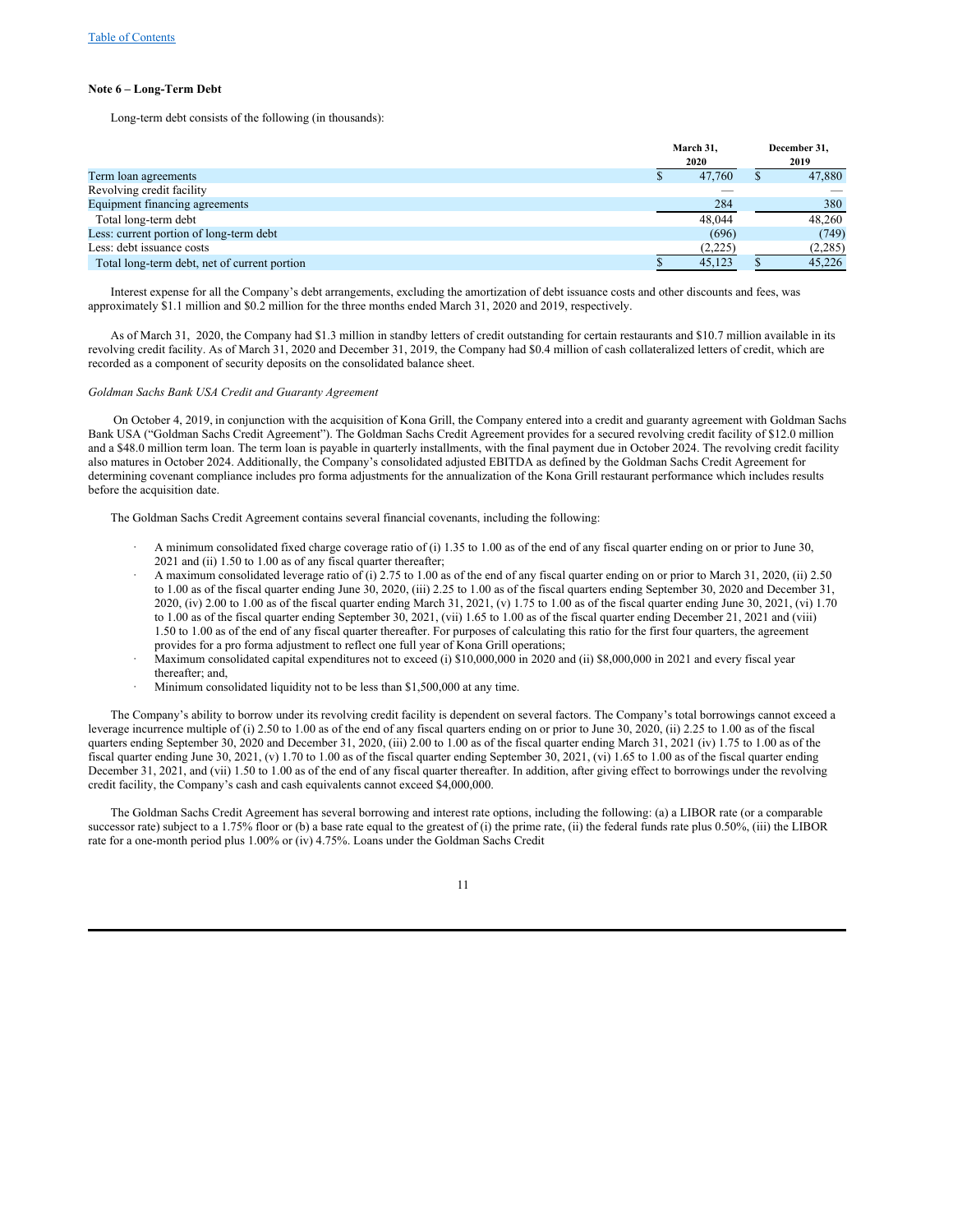Agreement bear interest at a rate per annum using the applicable indices plus a varying interest rate margin of between 5.75% and 6.75% (for LIBOR rate loans) and 4.75% and 5.75% (for base rate loans).

The Goldman Sachs Credit Agreement contains customary representations, warranties and conditions to borrowing including customary affirmative and negative covenants, which include covenants that limit or restrict the Company's ability to incur indebtedness and other obligations, grant liens to secure obligations, make investments, merge or consolidate, alter the organizational structure of the Company and its subsidiaries, and dispose of assets outside the ordinary course of business, in each case subject to customary exceptions for credit facilities of this size and type.

The Company and certain operating subsidiaries of the Company guarantee the obligations under the Goldman Sachs Credit Agreement, which also are secured by liens on substantially all of the assets of the Company and its subsidiaries.

The Company has incurred approximately \$2.5 million of debt issuance costs related to the Goldman Sachs Credit Agreement, which were capitalized and are recorded as a direct deduction to the long-term debt, net of current portion, on the consolidated balance sheets. As of March 31, 2020, the Company was in compliance with the covenants required by the Goldman Sachs Credit Agreement.

## *Equipment Financing Agreements*

On June 5, 2015 and August 16, 2016, the Company entered into financing agreements with Sterling National Bank for \$1.0 million and \$0.7 million, respectively, to purchase equipment for the STKs in Orlando, Chicago, San Diego, and Denver. Each of these financing agreements have five- year terms and bear interest at a rate of 5% per annum, payable in equal monthly installments.

#### **Note 7 – Fair Value of Financial Instruments**

Cash and cash equivalents, accounts receivable, inventory, accounts payable and accrued expenses are carried at cost, which approximates fair value due to their short maturities. Long-lived assets are measured and disclosed at fair value on a nonrecurring basis if an impairment is identified. There were no long-lived assets measured at fair value as of March 31, 2020.

The Company's long-term debt, including the current portion, is carried at cost on the consolidated balance sheets. Fair value of long-term debt, including the current portion, is estimated based on Level 2 inputs, except the amount outstanding on the revolving credit facility for which the carrying value approximates fair value. Fair value is determined by discounting future cash flows using interest rates available for issues with similar terms and maturities.

The estimated fair values of long-term debt, for which carrying values do not approximate fair value, are as follows (in thousands):

|                                                                             | March 31.               |     | December 31. |
|-----------------------------------------------------------------------------|-------------------------|-----|--------------|
|                                                                             | <b>2020</b>             |     | 2019         |
| Carrying amount of long-term debt, including current portion <sup>(1)</sup> | 48.044                  | - S | 48.260       |
| Fair value of long-term debt, including current portion                     | $\frac{1}{2}$ 37.454 \$ |     | 35.471       |

(1) Excludes the discounts on warrants, net and debt issuance costs

#### **Note 8 – Nonconsolidated Variable Interest Entities and Related Party Transactions**

As of March 31, 2020 and December 31, 2019, the Company owned interests in the following companies, which directly or indirectly operate a restaurant:

- · 31.24% interest in Bagatelle NY LA Investors, LLC ("Bagatelle Investors")
- · 51.13% aggregate interest, held directly and indirectly through other entities, in Bagatelle Little West 12th, LLC ("Bagatelle NY")

Bagatelle Investors is a holding company that has an interest in Bagatelle NY. The Company records its retained interests in Bagatelle Investors and Bagatelle NY as cost method investments as the Company has determined that it does not have the ability to exercise significant influence over its investees, Bagatelle Investors and Bagatelle NY. As of March 31, 2020 and December 31, 2019, the Company has zero carrying value in these cost method investments.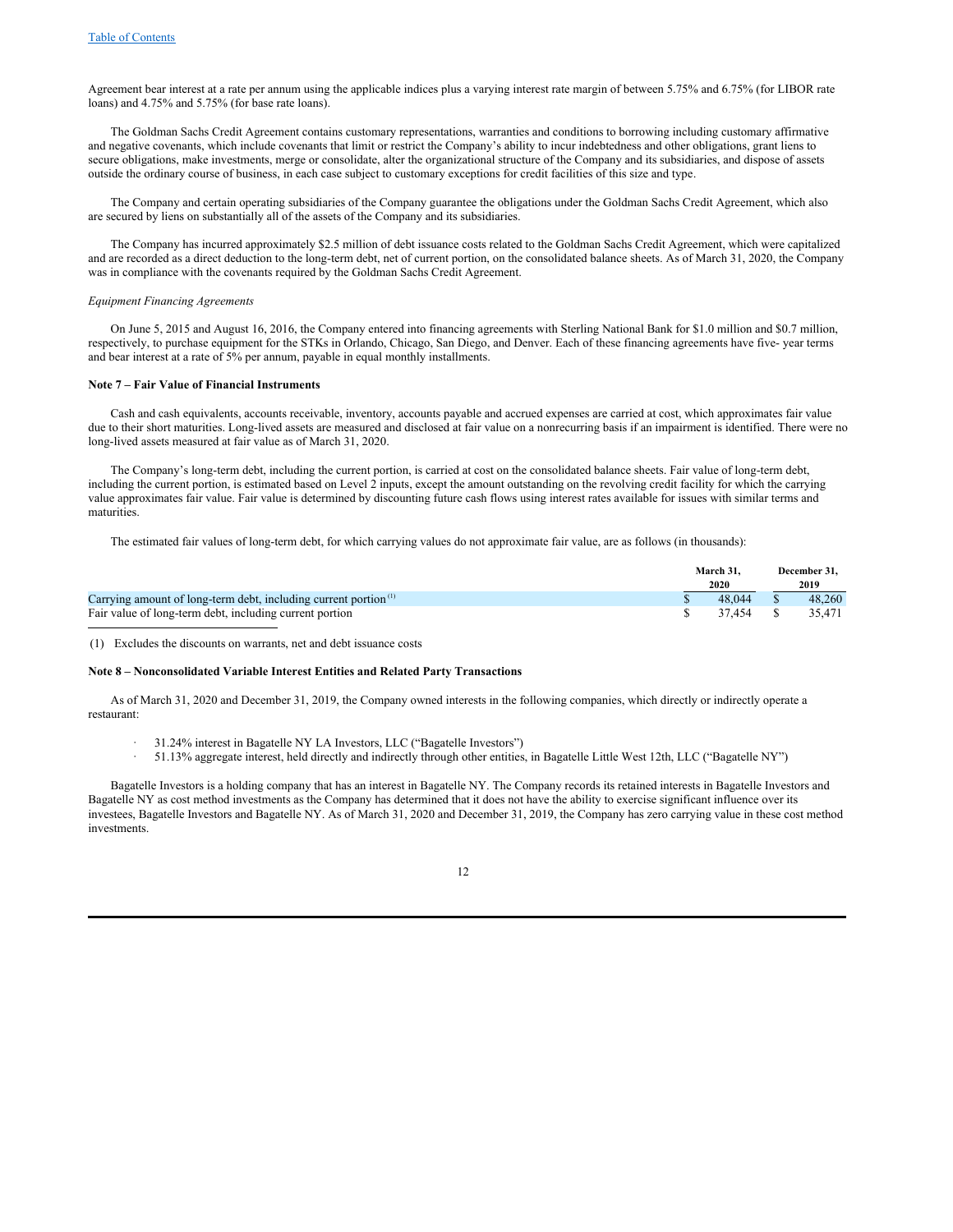Additionally, the Company has a management agreement with Bagatelle NY.Under this agreement, the Company recorded less than\$0.1 million of management fee revenue in each of the three months ended March 31, 2020 and 2019, respectively. The Company also receives rental income from Bagatelle NY for restaurant space that it subleases to Bagatelle NY. Rental income of approximately \$0.1 million was recorded from this entity for each of the three months ended March 31, 2020 and 2019, respectively.

Net receivables from the Bagatelle Investors and Bagatelle NY included in due from related parties, net were approximately \$0.4 million and \$0.3 million as of March 31, 2020 and December 31, 2019, respectively. These receivables represent the Company's maximum exposure to loss.

## **Note 9 – Income taxes**

The Company's effective income tax rate was 11.8% for the three months ended March 31, 2020 compared to 11.1% for the three months ended March 31, 2019. The Company's projected annual effective tax rate differs from the statutory U.S. tax rate of 21% primarily due to the following: (i) availability of U.S. net operating loss carryforwards, resulting in no federal income taxes; (ii) taxes owed in foreign jurisdictions such as the United Kingdom, Canada and Italy; and, (iii) taxes owed in state and local jurisdictions.

The Company is subject to income taxes in the U.S. federal jurisdiction, and the various states and local jurisdictions in which it operates. Tax regulations within each jurisdiction are subject to the interpretation of the related tax laws and regulations and require significant judgment to apply. In the normal course of business, the Company is subject to examination by the federal, state, local and foreign taxing authorities.

#### **Note 10 – Revenue from contracts with customers**

The following table provides information about contract receivables and liabilities from contracts with customers, which include deferred license revenue, deferred gift card revenue and the Konavore rewards program (in thousands):

|                                                          | March 31, | December 31, |  |
|----------------------------------------------------------|-----------|--------------|--|
|                                                          | 2020      | 2019         |  |
| Receivables $(1)$                                        | 125       | 250          |  |
| Deferred license revenue $(2)$                           | .315      | .368         |  |
| Deferred gift card and gift certificate revenue $^{(3)}$ | 2.594     | 3,210        |  |
| Konavore rewards program <sup>(4)</sup>                  | 86        | 84           |  |

(1) Receivables are included in accounts receivable on the consolidated balance sheets.

(2) Includes the current and long-term portion of deferred license revenue.

(3) Deferred gift card revenue is included in deferred gift card revenue and other on the consolidated balance sheets.

(4) Konavore rewards program is included in accrued expenses on the consolidated balance sheets.

Significant changes in deferred license revenue and deferred gift card revenue for the three months ended March 31, 2020 and 2019 are as follows (in thousands):

|                                                    | March 31. |  | March 31. |
|----------------------------------------------------|-----------|--|-----------|
|                                                    | 2020      |  |           |
| Revenue recognized from deferred license revenue   |           |  |           |
| Revenue recognized from deferred gift card revenue |           |  | 283       |

As of March 31, 2020, the estimated deferred license revenue to be recognized in the future related to performance obligations that are unsatisfied as of March 31, 2020 were as follows for each year ending (in thousands):

| 2020, nine months remaining                     | Φ | 154 |
|-------------------------------------------------|---|-----|
| 2021                                            |   | 206 |
| 2022                                            |   | 181 |
| 2023                                            |   | 169 |
| 2024                                            |   | 134 |
| Thereafter                                      |   | 471 |
| Total future estimated deferred license revenue |   |     |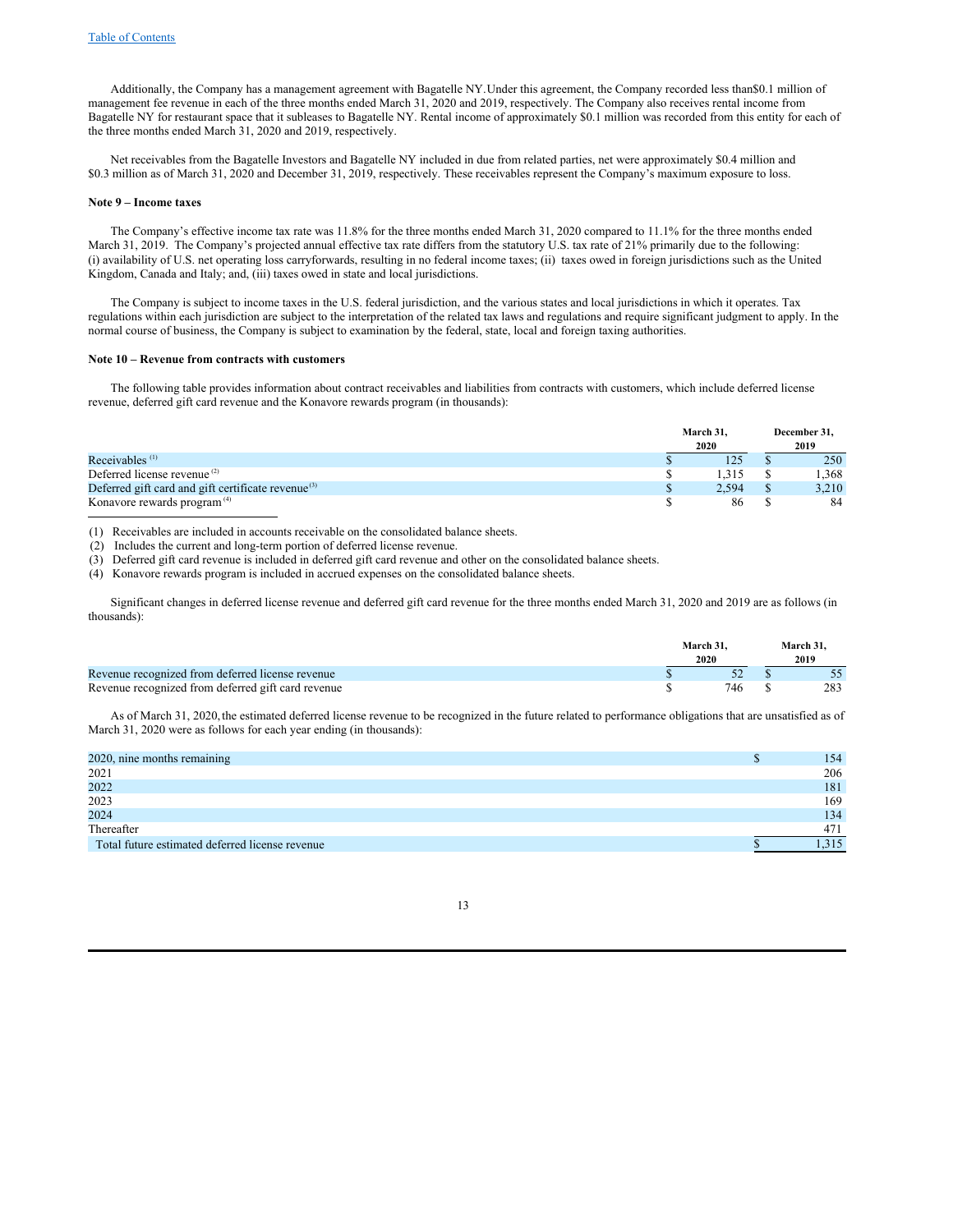#### **Note 11 – Leases**

The components of lease expense for the period were as follows (in thousands):

|                                                          |   | March 31,<br>2020 |   | March 31,<br>2019 |
|----------------------------------------------------------|---|-------------------|---|-------------------|
| <b>Lease cost</b>                                        |   |                   |   |                   |
| Operating lease cost                                     | S | 3,297             | S | 1,726             |
| Variable lease cost                                      |   | 1.156             |   | 674               |
| Short-term lease cost                                    |   | 128               |   | 108               |
| Sublease income                                          |   | (135)             |   | (203)             |
| Total lease cost                                         |   | 4.446             |   | 2,305             |
|                                                          |   |                   |   |                   |
| Weighted average remaining lease term – operating leases |   | 13 years          |   | 14 years          |
| Weighted average discount rate – operating leases        |   | 8.49%             |   | $8.25 \%$         |

The Company subleases one restaurant space and in 2019 subleased office space where it did not use the entire space for its operations. For the three months ended March 31, 2020 and 2019, sublease income was \$0.1 million and \$0.2 million, respectively, of which \$0.1 million and \$0.1 million, respectively, was from a related party, Bagatelle NY. Refer to Note 8 for details on transactions with this related party.

The Company has entered into an operating lease for one future restaurant that has not yet commenced as of March 31, 2020. The aggregate future commitment related to this lease totals \$4.8 million. The Company expects this lease to commence within the next twelve months and will have a lease term of 11 years.

Supplemental cash flow information related to leases for the period was as follows (in thousands):

|                                                                                  | March 31. |          | March 31. |
|----------------------------------------------------------------------------------|-----------|----------|-----------|
|                                                                                  | 2020      |          | 2019      |
| Cash paid for amounts included in the measurement of operating lease liabilities |           | 3.161 \$ | 1.718     |
| Right-of-use assets obtained in exchange for operating lease obligations         |           | 288 S    | 281       |

As of March 31, 2020, maturities of the Company's operating lease liabilities are as follows (in thousands):

| 2020, nine months remaining                  | Φ | 9,775    |
|----------------------------------------------|---|----------|
| 2021                                         |   | 12,843   |
| 2022                                         |   | 12,801   |
| 2023                                         |   | 13,087   |
| 2024                                         |   | 12,486   |
| Thereafter                                   |   | 115,862  |
| Total lease payments                         |   | 176,854  |
| Less: imputed interest                       |   | (74,908) |
| Present value of operating lease liabilities |   | 101,946  |

For the nine months remaining in 2020, the Company's operating lease liabilities does not include future rent abatements that have been or will be negotiated with landlords.

## **Note 12 – (Loss) earnings per share**

Basic (loss) earnings per share is computed using the weighted average number of common shares outstanding during the period and income available to common stockholders. Diluted (loss) earnings per share is computed using the weighted average number of common shares outstanding during the period plus the dilutive effect of all potential shares of common stock including common stock issuable pursuant to stock options, warrants, and restricted stock units.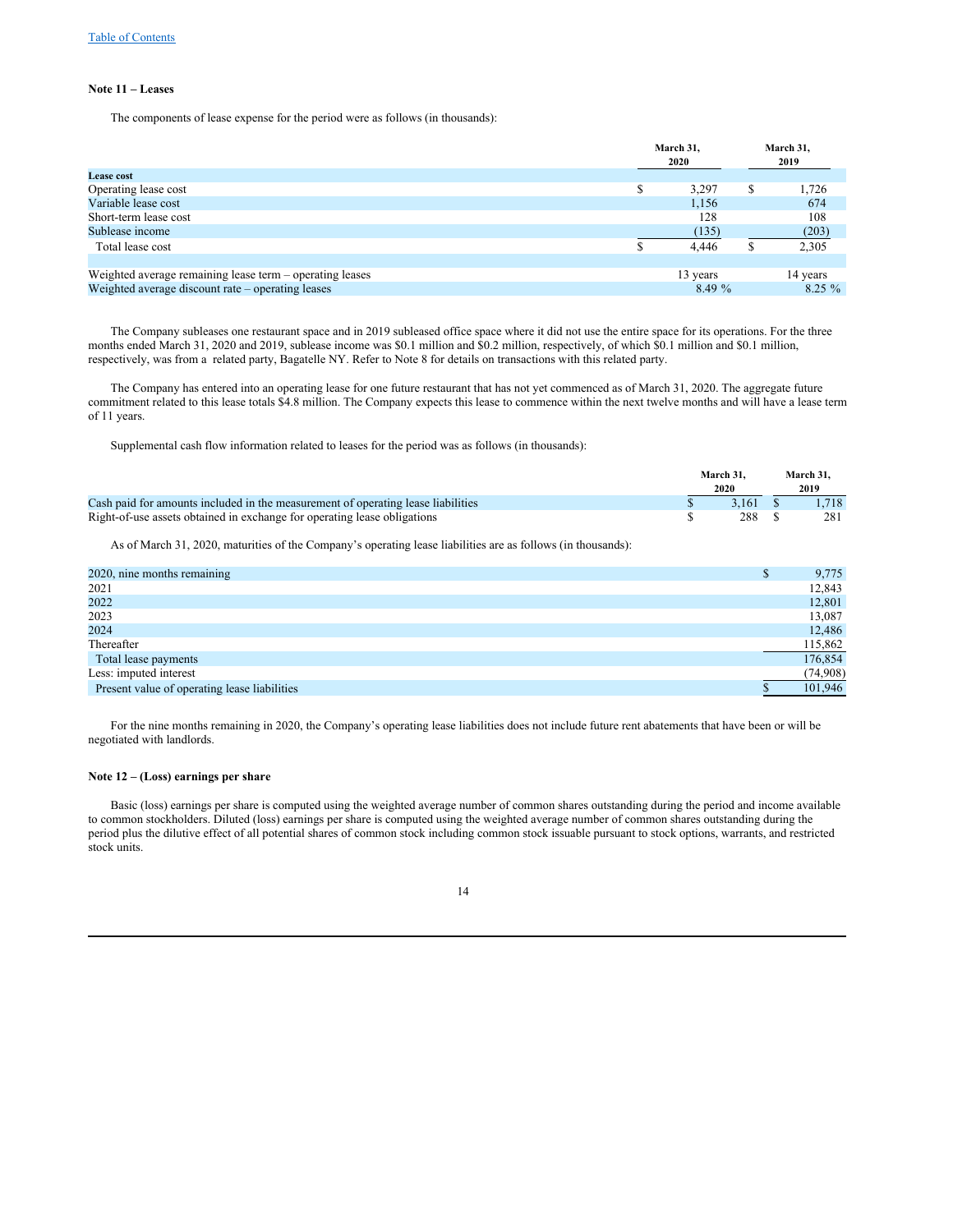For the three months ended March 31, 2020 and 2019, the (loss) earnings per share was calculated as follows (in thousands, except earnings per share and related share data):

|                                                                        |            | Three months ended March 31. |              |  |  |  |  |  |  |
|------------------------------------------------------------------------|------------|------------------------------|--------------|--|--|--|--|--|--|
|                                                                        | 2020       |                              | 2019         |  |  |  |  |  |  |
| Net (loss) income attributable to The ONE Group Hospitality, Inc.      | (4,599)    |                              | 854          |  |  |  |  |  |  |
|                                                                        |            |                              |              |  |  |  |  |  |  |
| Basic weighted average shares outstanding                              | 28.636.325 |                              | 28,314,820   |  |  |  |  |  |  |
| Dilutive effect of stock options, warrants and restricted share units  |            |                              | 996,936      |  |  |  |  |  |  |
| Diluted weighted average shares outstanding                            | 28,636,325 |                              | 29, 311, 756 |  |  |  |  |  |  |
|                                                                        |            |                              |              |  |  |  |  |  |  |
| Net (loss) income available to common stockholders per share - Basic   | (0.16)     |                              | 0.03         |  |  |  |  |  |  |
| Net (loss) income available to common stockholders per share - Diluted | (0.16)     |                              | 0.03         |  |  |  |  |  |  |

For the three months ended March 31, 2020, all equivalent shares underlying options, warrants and restricted share units were anti-dilutive as the Company was in a net loss position. For the three months ended March 31, 2019, 0.9 million stock options, warrants and restricted share units were determined to be anti-dilutive and were therefore excluded from the calculation of diluted earnings per share.

### **Note 13 – Stockholders' Equity**

Significant changes in stockholders' equity for the three months ended March 31, 2020 and 2019 are as follows (in thousands):

|                                                  | Common<br><b>Stock</b> | <b>Additional</b><br>paid-in<br>capital | Accumulated<br>deficit | Accumulated<br>other<br>comprehensive<br>loss | Noncontrolling<br>interests | Total    |
|--------------------------------------------------|------------------------|-----------------------------------------|------------------------|-----------------------------------------------|-----------------------------|----------|
| Balance at December 31, 2019                     | 3                      | 44,853                                  | (7,891)                | $(2,651)$ \$                                  | (402)                       | 33,912   |
| Stock-based compensation, net of tax withholding |                        | 338                                     |                        |                                               |                             | 338      |
| Exercise of stock options                        |                        | 38                                      | _                      |                                               |                             | 38       |
| Vesting of restricted shares                     |                        |                                         |                        |                                               |                             |          |
| Loss on foreign currency translation, net        |                        |                                         | _                      | (44)                                          | _                           | (44)     |
| Net loss                                         |                        |                                         | (4, 599)               | _                                             | (274)                       | (4, 873) |
| Balance at March 31, 2020                        | 3                      | 45.229                                  | (12, 490)              | (2,695)                                       | (676)                       | 29.371   |

|                                                  | <b>Stock</b> | Common | <b>Additional</b><br>paid-in<br>capital | Accumulated<br>deficit | Accumulated<br>other<br>comprehensive<br>loss | Noncontrolling<br>interests | Total  |
|--------------------------------------------------|--------------|--------|-----------------------------------------|------------------------|-----------------------------------------------|-----------------------------|--------|
| Balance at December 31, 2018                     |              |        | 43.543                                  | (28, 722)              | $(2,310)$ \$                                  | (452)                       | 12.062 |
| Stock-based compensation, net of tax withholding |              |        | 181                                     |                        |                                               |                             | 181    |
| Loss on foreign currency translation, net        |              |        |                                         |                        | (160)                                         | _                           | (160)  |
| Net income (loss)                                |              |        |                                         | 854                    | __                                            | (85)                        | 769    |
| Balance at March 31, 2019                        |              |        | 43.724                                  | (27, 868)              | (2, 470)                                      | (537)                       | 12.852 |

#### **Note 14 – Stock-Based Compensation**

As of March 31, 2020, the Company had 1,301,357 remaining shares available for issuance under the 2019 Equity Incentive Plan ("2019 Equity Plan").

Stock-based compensation cost for the three months ended March 31, 2020 and 2019 was \$0.3 million and \$0.2 million, respectively, and is included in general and administrative expenses in the consolidated statements of operations and comprehensive (loss) income. Included in stock-based compensation cost was \$0.1 million of unrestricted stock granted to directors for the three months ended March 31, 2020. Such grants were awarded consistent with the Board's compensation practices.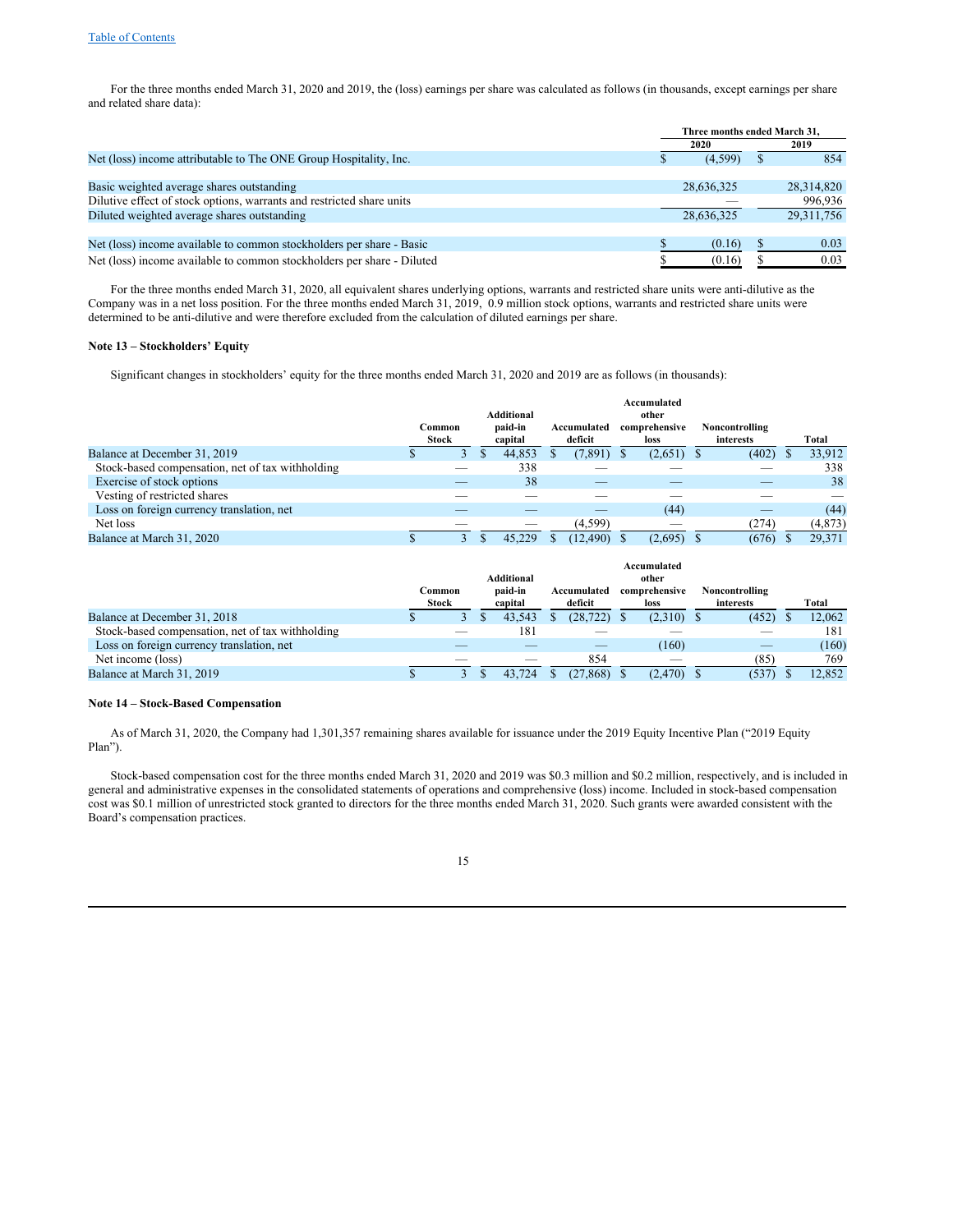## *Stock Option Activity*

Changes in outstanding stock options during the three months ended March 31, 2020 were as follows:

|                                  |               | Weighted |                  |                  |  |             |
|----------------------------------|---------------|----------|------------------|------------------|--|-------------|
|                                  |               |          | Weighted         | average          |  | Intrinsic   |
|                                  |               |          | average exercise | remaining        |  | value       |
|                                  | <b>Shares</b> |          | price            | contractual life |  | (thousands) |
| Outstanding at December 31, 2019 | 1,806,508     |          | 3.37             | 5.87 years       |  | 1,428       |
| Exercisable at December 31, 2019 | 1,270,508     |          | 3.93             | $5.10$ years     |  | 666         |
| Exercised                        | (18,000)      |          | 2.13             |                  |  |             |
| Cancelled, expired or forfeited  | (24,000)      |          | 4.85             |                  |  |             |
| Outstanding at March 31, 2020    | 1,764,508     |          | 3.37             | 5.57 years       |  |             |
| Exercisable at March 31, 2020    | 1.291.175     |          | 3.84             | 4.91 years       |  |             |

A summary of the status of the Company's non-vested stock options as of December 31, 2019 and March 31, 2020 and changes during the three months then ended, is presented below:

|                                               |               | Weighted average      |
|-----------------------------------------------|---------------|-----------------------|
|                                               | <b>Shares</b> | grant date fair value |
| Non-vested stock options at December 31, 2019 | 536,000       | 0.87                  |
| Vested                                        | (62.667)      | 0.89                  |
| Non-vested stock options at March 31, 2020    | 473.333       | 0.87                  |

The fair value of options that vested in the three months ended March 31, 2020 were less than \$0.1 million. As of March 31, 2020, there are 579,402 milestone-based options outstanding, and there is approximately \$0.7 million of unrecognized compensation cost related to these milestone-based options. These options vest based on the achievement of Company and individual objectives as set by the Board. As of March 31, 2020, there is approximately \$0.3 million of total unrecognized compensation cost related to non-vested awards, which will be recognized over a weighted-average period of 2.5 years.

#### *Restricted Stock Unit Activity*

The Company issues restricted stock units ("RSUs") under the 2019 Equity Plan. The fair value of these RSUs is determined based upon the closing fair market value of the Company's common stock on the grant date.

A summary of the status of RSUs and changes during the three months ended March 31, 2020 is presented below:

|                                      |               | Weighted average      |
|--------------------------------------|---------------|-----------------------|
|                                      | <b>Shares</b> | grant date fair value |
| Non-vested RSUs at December 31, 2019 | 955.011       | 2.69                  |
| Granted                              | 1,240,599     | 1.19                  |
| Vested                               | (116, 644)    | 2.97                  |
| Cancelled, expired or forfeited      | (4,000)       | 3.25                  |
| Non-vested RSUs at March 31, 2020    | 2.074.966     | 1.77                  |

As of March 31, 2020, 150,000 RSUs subject to performance-based vesting were still outstanding, and there is approximately \$0.4 million of unrecognized compensation cost related to these milestone-based options. As of March 31, 2020, the Company had approximately \$2.9 million of total unrecognized compensation costs related to RSUs, which will be recognized over a weighted average period of 2.5 years.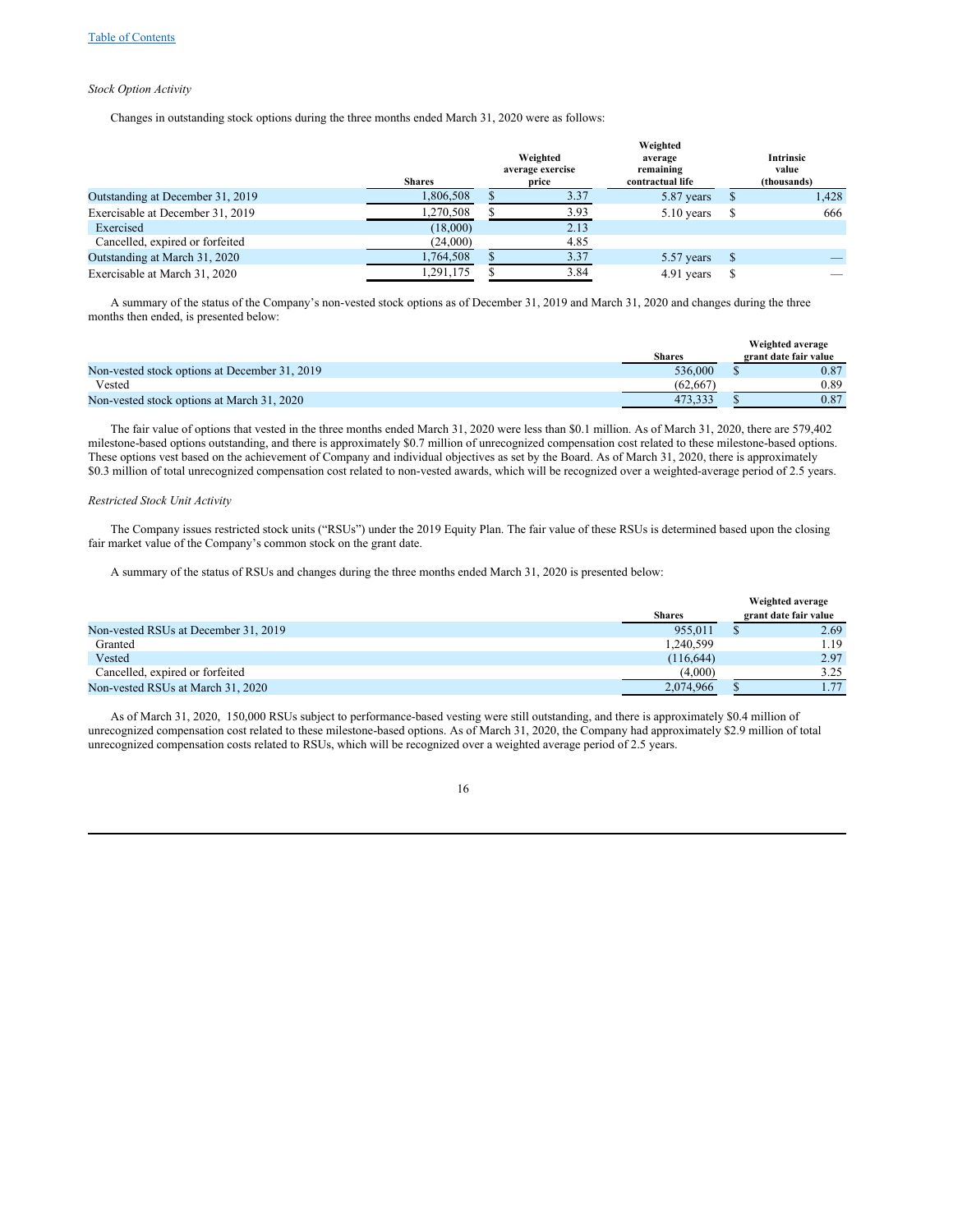### **Note 15 – Segment Reporting**

In the fourth quarter of 2019, in conjunction with the Kona Grill acquisition,the Company implemented certain organizational changes, including the reorganization of our internal reporting structure to better facilitate our strategy for growth and operational efficiency. As a result of these organizational changes, the Company has identified its reportable operating segments as follows:

- · *STK*. The STK segment consists of the results of operations from STK restaurant locations, competing in the full-service dining industry, as well as management, license and incentive fee revenue generated from the STK brand and operations of STK restaurant locations.
- · *Kona Grill*. The Kona Grill segment includes the results of operations of Kona Grill restaurant locations.
- · *ONE Hospitality*. The ONE Hospitality segment is composed of the management, license and incentive fee revenue and results of operations generated from the Company's other brands and venue concepts, which include ANGEL, Bagatelle, Heliot, Hideout, Marconi, and Radio. Additionally, this segment includes the results of operations generated from F&B hospitality management agreements with hotels, casinos and other high-end locations.
- · *Corporate*. The Corporate segment consists of the following: general and administrative costs, stock-based compensation, depreciation and amortization, acquisition related gains and losses, pre-opening expenses, lease termination expenses, transaction costs, and other income and expenses. This segment also includes the Company's major off-site events group, which supports all brands and venue concepts, and revenue generated from gift card programs.

The Company's Chief Executive Officer, who is the Company's Chief Operating Decision Maker, manages the business and allocates resources via a combination of restaurant sales reports and operating segment profit information, defined as revenues less operating expenses, related to the Company's four operating segments.

Certain financial information relating to the three months ended March 31, 2020 and 2019 for each segment is provided below (in thousands). Prior year amounts have been revised to conform to the current year segment presentation.

|                                           |    | <b>STK</b> |   | Kona Grill |   | <b>ONE Hospitality</b> |         | Corporate |    | Total   |
|-------------------------------------------|----|------------|---|------------|---|------------------------|---------|-----------|----|---------|
| For the three months ended March 31, 2020 |    |            |   |            |   |                        |         |           |    |         |
| Total revenues                            | \$ | 17,383     | S | 20.657     | S | 2,679                  | S       | -         | S  | 40,719  |
| Operating income (loss)                   |    | 1.543      |   | 820        |   | 1.820                  |         | (8, 534)  |    | (4,351) |
| Capital asset additions                   | S  | 335        | S | 410        | S | 8                      | ¢<br>.Ъ | 38        | S  | 791     |
| As of March 31, 2020                      |    |            |   |            |   |                        |         |           |    |         |
| Total assets                              | \$ | 79,512     | S | 88.199     | S | 6.116                  | S       | 22,354    | S. | 196,181 |
|                                           |    |            |   |            |   |                        |         |           |    |         |
|                                           |    |            |   |            |   |                        |         |           |    |         |
|                                           |    | <b>STK</b> |   | Kona Grill |   | <b>ONE Hospitality</b> |         | Corporate |    | Total   |
| For the three months ended March 31, 2019 |    |            |   |            |   |                        |         |           |    |         |
| Total revenues                            | \$ | 19.245     | S | -          |   | 3.060                  | S       | 471       | S  | 22,776  |
| Operating income (loss)                   |    | 2.668      |   |            |   | 2.250                  |         | (3.784)   |    | 1.134   |
| Capital asset additions                   | \$ | 1,726      | S | _          | Ф | 36                     | S       | 298       | S  | 2,060   |
| As of December 31, 2019                   |    |            |   |            |   |                        |         |           |    |         |

## **Note 16 – Geographic Information**

Certain financial information by geographic location is provided below (in thousands).

|                                 | For the three months ended March 31, |   |              |
|---------------------------------|--------------------------------------|---|--------------|
|                                 | 2020                                 |   | 2019         |
| Domestic revenues               | 39,977                               |   | 21,780       |
| International revenues          | 742                                  |   | 996          |
| Total revenues                  | 40.719                               |   | 22,776       |
|                                 |                                      |   |              |
|                                 | March 31,                            |   | December 31, |
|                                 | 2020                                 |   | 2019         |
| Domestic long-lived assets      | 177,684                              | S | 179,143      |
| International long-lived assets | 277                                  |   | 301          |
| Total long-lived assets         |                                      |   |              |
|                                 | 177,961                              |   | 179,444      |

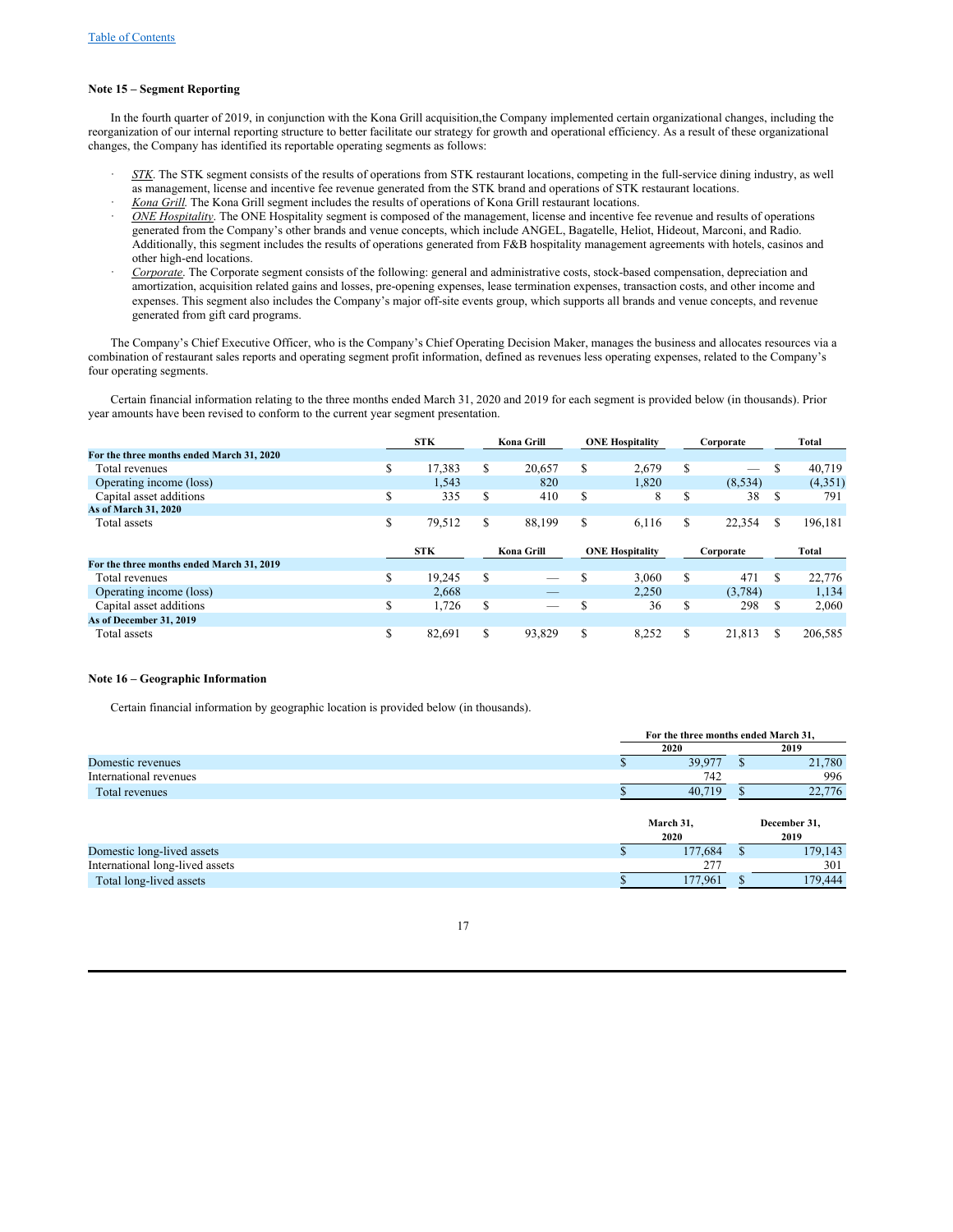#### **Note 17 – Commitments and Contingencies**

The Company is party to claims in lawsuits incidental to its business, including lease disputes and employee-related matters. The Company is confident in its defenses and is vigorously defending these disputes. The Company has not recorded any liabilities for these unfounded claims, and the range of possible losses is zero to \$2.2 million. In the opinion of management, the ultimate outcome of such matters, individually or in the aggregate, will not have a material adverse effect on the Company's consolidated financial position or results of operations.

### **Note 18 – Subsequent Events**

On May 4, 2020, Goldman Sachs Bank USA ("GSB"), as administrative agent, collateral agent and lead arranger under the Credit and Guaranty Agreement dated October 4, 2019 between The ONE Group Hospitality, Inc. (the "Company") and certain of its subsidiaries, the lenders from time to time party thereto and GSB (the "Credit Agreement"), (1) consented to the CARES Act Loans described below and (2) agreed that the amount of the CARES Act Loans will not be counted toward the permitted amount of Consolidated Total Debt, as defined under the Credit Agreement, to the extent the amounts are retained as cash during the term of the CARES Act Loans in a segregated deposit account or used for purposes that are forgivable under the CARES Act, provided that the proceeds of the CARES Act Loans must be used only for "allowable uses" under the CARES Act (with at least 75% of the utilized proceeds to be used for purposes that result in the CARES Act Loans being eligible for forgiveness) or used for the repayment of the CARES Act Loans.

On May 4, 2020, two subsidiaries of the Company entered into promissory notes ("CARES Act Loans") with BBVA USA under the Paycheck Protection Program ("PPP") created by the Coronavirus Aid, Relief, and Economic Security Act ("CARES Act"). Repayment of the CARES Act Loans is guaranteed by the U.S. Small Business Administration ("SBA"). The ONE Group, LLC received a loan of \$9.8 million related to the operations of STK restaurants, and Kona Grill Acquisition, LLC received a loan of \$8.5 million related to the operation of Kona Grill restaurants.

In accordance with the requirements of the CARES Act, the Company will use proceeds from the CARES Act Loans primarily for payroll costs. The CARES Act Loans are scheduled to mature on April 28, 2022 and have a 1.00% interest rate and are subject to the terms and conditions applicable to PPP loans. Among other terms, BBVA may declare a default of the CARES Act Loans if a guarantor disputes the validity of the guaranty of indebtedness, if a material adverse change occurs in our financial condition, or if BBVA believes the prospect of repayment of the CARES Act Loans or performance of obligations under the promissory notes is impaired. On an event of default, BBVA may declare principal and unpaid interest immediately due and payable, and it may charge default interest of 10%.

- On May 8, 2020, GSB and the Company and certain of its subsidiaries entered into an amendment to the Credit Agreement that:
- Relaxes the fixed charge coverage ratio (decreasing the ratio for remaining measurement dates in 2020 to 1.20 to 1.00 from 1.35 to 1.00) and the leverage ratio (increasing the ratio at June 30, 2020 to 3.00 to 1.00 from 2.50 to 1.00, and the ratio at September 30 and December 31, 2020 to 2.75 to 1.00 from 2.25 to 1.00).
- Requires minimum "Consolidated Liquidity" to be \$4,000,000 for the balance of 2020 (from \$1,500,000).

As of May 10, 2020, the Company has re-opened eleven restaurant dining rooms and plans to open an additional five dining rooms on May 11, 2020. The Company expects to re-open an additional five to ten dining rooms in the next two weeks and anticipates re-opening the remaining restaurants and closed dining rooms as soon as conditions permit.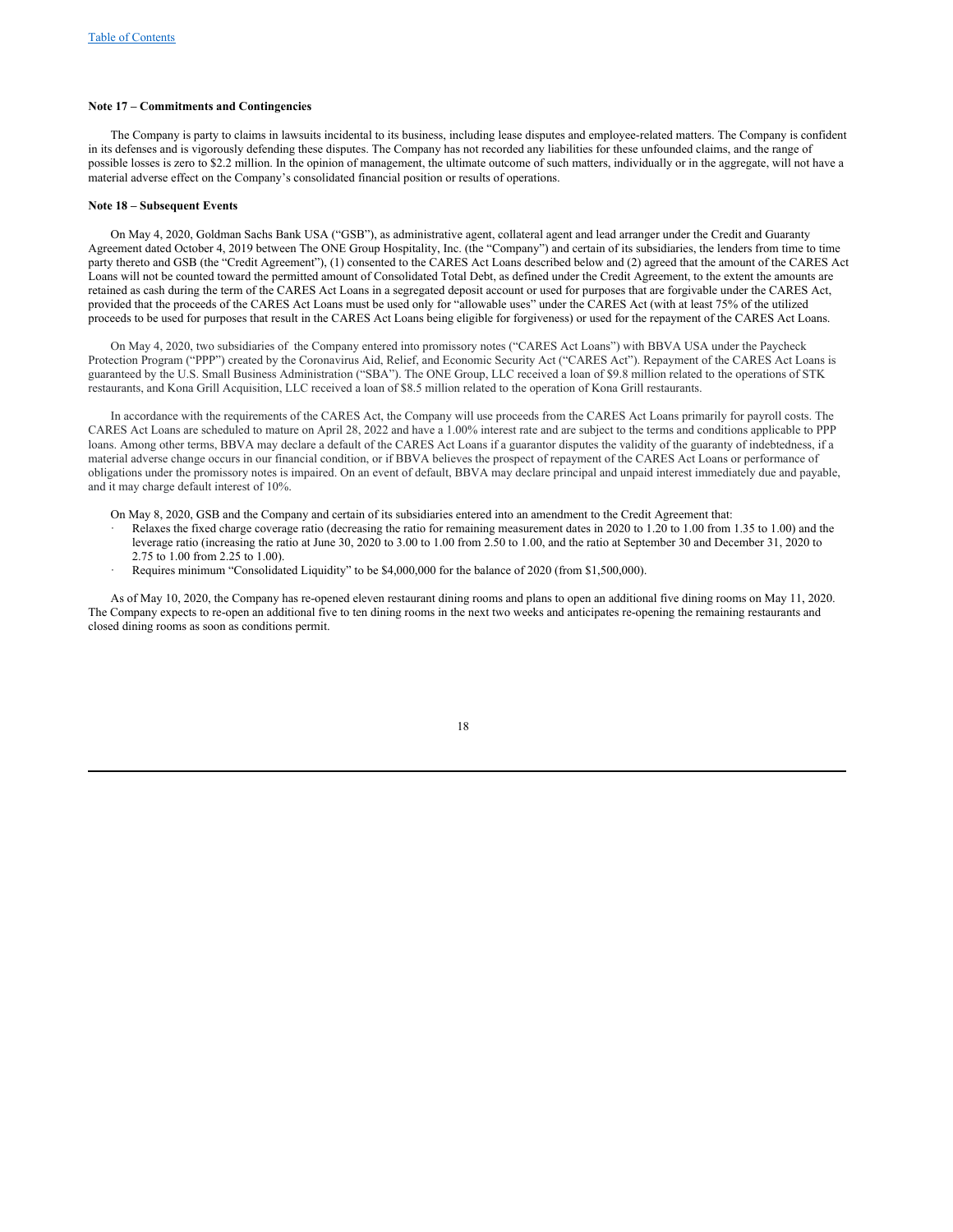#### <span id="page-18-0"></span>**Item 2. Management's Discussion and Analysis of Financial Condition and Results of Operations**

This Quarterly Report on Form 10-Q and certain information incorporated herein by reference contain forward-looking statements within the meaning of Section 21E of the Securities Exchange Act of 1934, as amended (the "Exchange Act") and Section 27A of the Securities Act of 1933, as amended (the "Securities Act"). Forward-looking statements speak only as of the date thereof and involve risks and uncertainties that may cause our actual results, performance or achievements to be materially different from the results, performance or achievements expressed or implied by the forward-looking statements. These risk and uncertainties include the risk factors discussed under Item 1A. "Risk Factors" of the Company's Annual Report on Form 10-K for the year ended December 31, 2019. Factors that might cause actual events or results to differ materially from those indicated by these forward-looking statements include matters such as the effect and duration of COVID-19 and related stay at home orders and other government actions, the effect of COVID-19 on customer behavior, general economic conditions, consumer preferences and spending, costs, competition, restaurant openings or closings, operating margins, the availability of acceptable real estate locations, the sufficiency of our cash balances and cash generated from operations and financing activities for our future liquidity and capital resource needs, the impact on our business of Federal and State legislation, litigation, the execution of our growth strategy and other matters. We have attempted to identify forward-looking statements by terminology including "anticipates," "believes, "can," "continue," "ongoing," "could," "estimates," "expects," "intends," "may," "appears," "suggests," "future," "likely," "goal," "plans," "potential," "projects," "predicts," "should," "targets," "would," "will" and similar expressions that convey the uncertainty of future events or outcomes. You should not place undue reliance on any forward-looking statement. We do not undertake any obligation to update or revise any forwardlooking statements to reflect events or circumstances after the date of this report or to reflect the occurrence of unanticipated events, except as required *under applicable law.*

#### **General**

This information should be read in conjunction with the consolidated financial statements and the notes included in Item 1 of Part I of this Quarterly Report on Form 10-Q and the audited consolidated financial statements and notes, and Management's Discussion and Analysis of Financial Condition and Results of Operations, contained in the Company's Annual Report on Form 10-K for the fiscal year ended December 31, 2019.

As used in this report, the terms "Company," "we," "our," or "us," refer to The ONE Group Hospitality, Inc. and its consolidated subsidiaries, taken as a whole, unless the context otherwise indicates.

#### **Business Summary**

We are a global hospitality company that develops, owns and operates, manages and licenses upscale and polished casual, high-energy restaurants and lounges and provides turn-key food and beverage ("F&B") services for hospitality venues including hotels, casinos and other high-end locations. Turn-key F&B services are food and beverage services that can be scaled, customized and implemented by us at a particular hospitality venue and customized for the client. We were established with the vision of becoming a global market leader in the hospitality industry by melding high-quality service, ambiance, highenergy and cuisine into one great experience that we refer to as "Vibe Dining". All our restaurants, lounges and F&B services are designed to create a social dining and high-energy entertainment experience within a destination location. We believe that this design and operating philosophy separates us from more traditional restaurant and foodservice competitors.

Our primary restaurant brands are STK, a multi-unit steakhouse concept that combines a high-energy, social atmosphere with the quality and service of a traditional upscale steakhouse, and Kona Grill, a bar-centric grill concept featuring American favorites, award-winning sushi, and specialty cocktails in a polished casual atmosphere. Our F&B hospitality management services include developing, managing and operating restaurants, bars, rooftop lounges, pools, banqueting and catering facilities, private dining rooms, room service and mini bars tailored to the specific needs of high-end hotels and casinos. Our F&B hospitality clients operate global hospitality brands such as the W Hotel, Hippodrome Casino, and ME Hotels.

We opened our first restaurant in January 2004 in New York, New York, and, as of March 31, 2020, we owned, operated, managed or licensed 55 venues including 20 STKs and 24 Kona Grills in major metropolitan cities in North America, Europe and the Middle East and 11 F&B venues in six hotels and casinos in the United States and Europe. For those restaurants and venues that are managed or licensed, we generate management and incentive fee revenue based on a percentage of the location's revenues and net profits.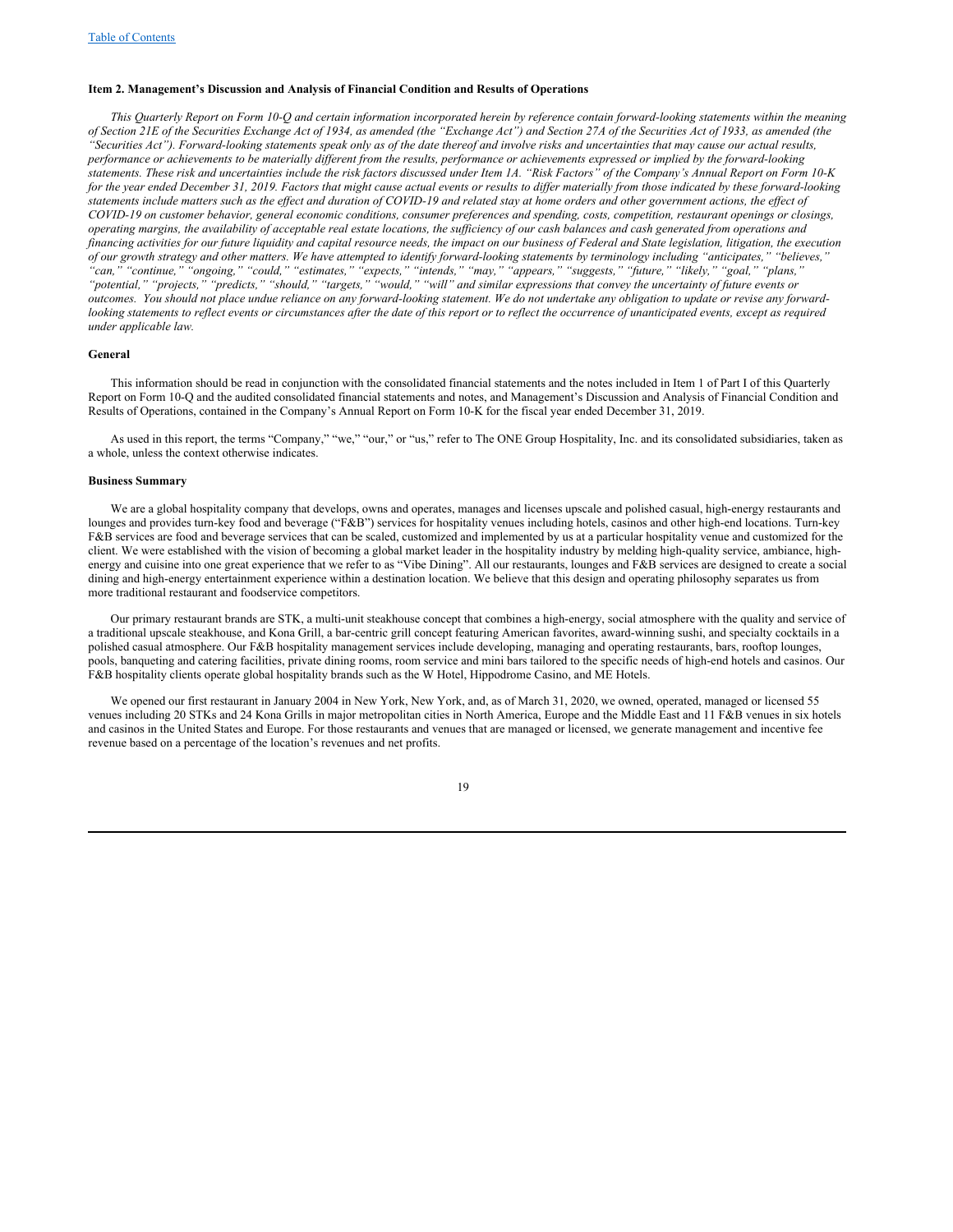The table below reflects our venues by restaurant brand and geographic location as of March 31, 2020:

|                     | <b>Venues</b>            |                          |                                       |           |  |
|---------------------|--------------------------|--------------------------|---------------------------------------|-----------|--|
|                     | $STK^{(1)}$              | Kona Grill               | <b>ONE Hospitality</b> <sup>(2)</sup> | Total     |  |
| <b>Domestic</b>     |                          |                          |                                       |           |  |
| Owned               | 10                       | 24                       |                                       | 36        |  |
| Managed             |                          | $\overline{\phantom{a}}$ |                                       | $\bigcap$ |  |
| Licensed            |                          | _                        | _                                     |           |  |
| Total domestic      | 12                       | 24                       |                                       | 39        |  |
| International       |                          |                          |                                       |           |  |
| Owned               | $\overline{\phantom{a}}$ | $\overline{\phantom{a}}$ | $\overline{\phantom{a}}$              |           |  |
| Managed             |                          |                          | $\circ$<br>Δ                          | 11        |  |
| Licensed            |                          | $\overline{\phantom{a}}$ |                                       |           |  |
| Total international |                          |                          |                                       | 16        |  |
| <b>Total venues</b> | 20                       | 24                       |                                       | 55        |  |

(1) Locations with an STK and STK Rooftop are considered one venue location. This includes the STK Rooftop in San Diego, CA, which is a licensed location.

(2) Includes concepts under the Company's F&B hospitality management agreements and other venue brands such as ANGEL, Bagatelle, Heliot, Hideout, Marconi and Radio.

### **Uncertainties Related to COVID-19**

In the first quarter of 2020, the negative effect of the novel coronavirus ("COVID-19") on the Company's business was significant. The Company experienced an initial decline in restaurant revenue that began in early March 2020 as business travel and social dining decreased. On March 11, 2020, the World Health Organization declared COVID-19 a pandemic disease, and on March 13, 2020, President Trump declared a state of emergency for COVID-19. Public concerns about the spread of COVID-19 continues to be widespread. The Company has experienced a significant reduction in guest traffic at its restaurants as a result of restrictions mandated by state and local governments.

In response to these conditions, and out of concern for our customers and partners, the Company has temporarily closed several restaurants and the Company has shifted operations at 30 of its restaurants to provide only take-out and delivery service. In addition to the decline in restaurant revenue, the Company has incurred approximately \$1.3 million of costs related to COVID-19 in the three months ended March 31, 2020, composed primarily of payments to employees for paid-time off during restaurant closures, inventory waste, and rent and rent related costs for closed and limited-operations restaurants from the day that the dining room closed. The Company has implemented measures to reduce its costs during the COVID-19 pandemic, including significant reductions in employees, deferral of capital projects, and negotiations with suppliers and landlords regarding deferral or abatement of payments which could become significant.

Given the present uncertainty surrounding the global economy due to the COVID-19 pandemic, the Company cannot reasonably predict when its closed restaurants will re-open and open restaurants will be able to return to normal dining room operations. The Company expects that its results of operations will be negatively affected by these actions in the second quarter of 2020. The Company's re-opening of closed restaurants and resumption of normal dining operations is subject to events beyond its control, including the effectiveness of governmental efforts to halt the spread of COVID-19.

#### **Acquisitions**

On October 4, 2019, we acquired substantially all of the assets of Kona Grill Inc. and its affiliates ("Kona Grill") comprising 24 domestic restaurants. We purchased the assets for a contractual price of \$25.0 million plus approximately \$1.5 million of consideration paid primarily for the apportionment of rent and utilities. We also assumed approximately \$7.7 million in current liabilities. The purchase was financed with proceeds from the credit and guaranty agreement we entered into with Goldman Sachs Bank USA in conjunction with the acquisition ("Goldman Sachs Credit Agreement"). Over the remainder of 2020, we intend to integrate Kona Grill by leveraging our corporate infrastructure, our bar-business knowledge and unique Vibe Dining program, to elevate the brand experience and drive improved performance.

## **Executive Summary**

Total revenue increased \$17.9 million, or 78.8%, to \$40.7 million for the three months ended March 31, 2020 compared to \$22.8 million for the three months ended March 31, 2019. Approximately \$20.7 million of the increase in total revenue was attributable to the addition of the Kona Grill restaurants in the first quarter of 2020 compared to the prior year period. The increase in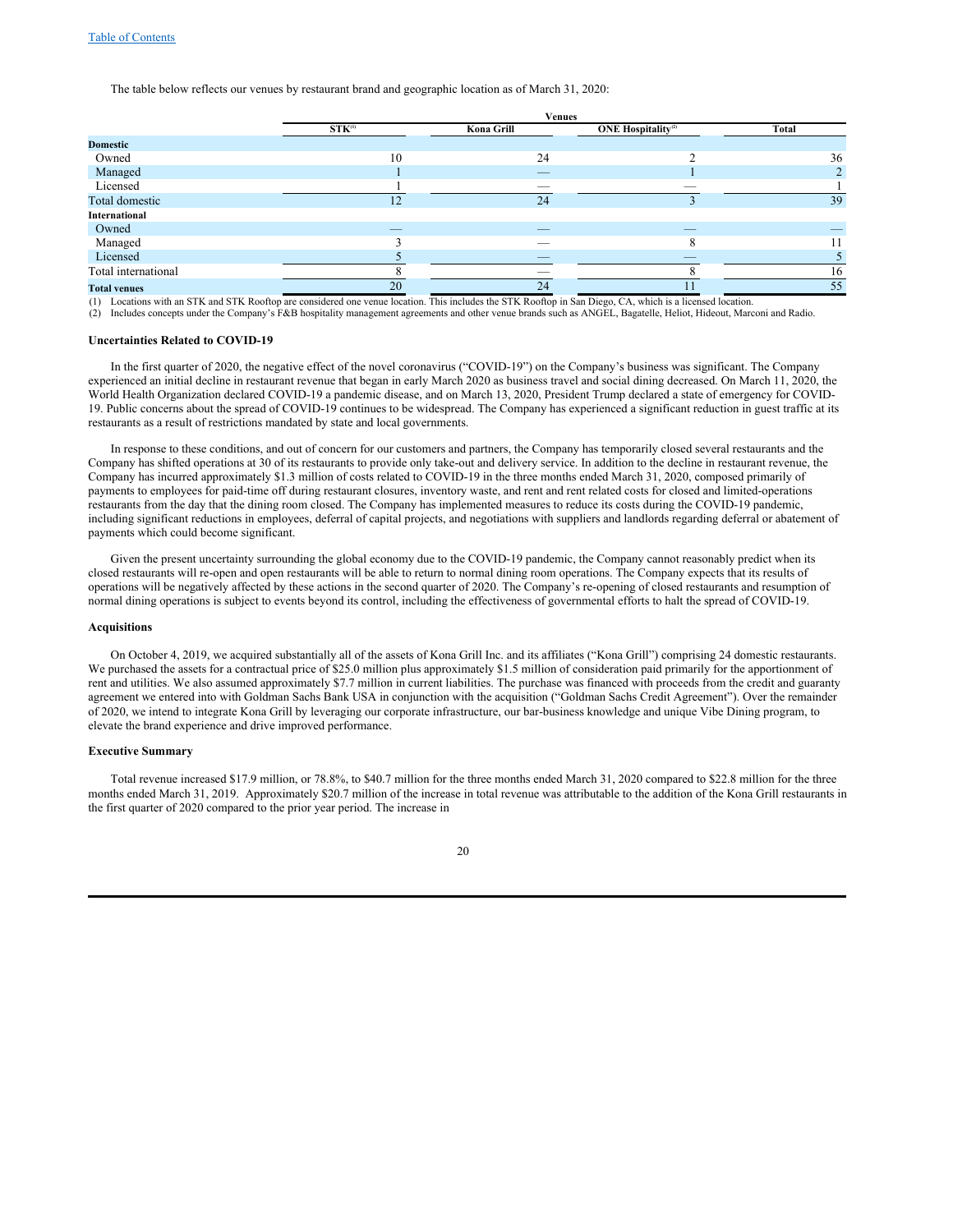total revenue was partially offset by the temporarily closures and limited dining room operations for 30 of our remaining open restaurants beginning in March 2020 as a result of COVID-19.

Operating income decreased approximately \$5.5 million to an operating loss of \$4.4 million for the three months ended March 31, 2020 from operating income of \$1.1 million for the three months ended March 31, 2019. The decrease was primarily driven by fixed costs in comparable restaurants not decreasing at the same rate as the decrease in comparable sales for the quarter of 14.1%, specifically the decrease of comparable sales of 55.9% in March of 2020. Additionally, in the three months ended March 31, 2020, we incurred \$1.3 million in costs directly related to the effects of COVID-19 and \$1.1 million in integration expenses as a result of the Kona Grill acquisition. We expect additional costs related to COVID-19 in the second quarter, and do not anticipate any further integration expenses related to the Kona Grill acquisition.

## **Results of Operations**

The following table sets forth certain statements of operations data for the periods indicated (in thousands):

|                                                                                                        | For the Three Months Ended March 31, |         |   |        |
|--------------------------------------------------------------------------------------------------------|--------------------------------------|---------|---|--------|
|                                                                                                        |                                      | 2020    |   | 2019   |
| Revenues:                                                                                              |                                      |         |   |        |
| Owned restaurant net revenue                                                                           | \$                                   | 38,557  | S | 20,093 |
| Management, license and incentive fee revenue                                                          |                                      | 2,162   |   | 2,683  |
| Total revenues                                                                                         |                                      | 40,719  |   | 22,776 |
| Cost and expenses:                                                                                     |                                      |         |   |        |
| Owned operating expenses:                                                                              |                                      |         |   |        |
| Owned restaurant cost of sales                                                                         |                                      | 10,113  |   | 5,026  |
| Owned restaurant operating expenses                                                                    |                                      | 26,499  |   | 12,717 |
| Total owned operating expenses                                                                         |                                      | 36,612  |   | 17,743 |
| General and administrative (including stock-based compensation of \$338 and \$181 for the three months |                                      |         |   |        |
| ended March 31, 2020 and 2019 respectively)                                                            |                                      | 3,397   |   | 2,650  |
| Depreciation and amortization                                                                          |                                      | 2,440   |   | 942    |
| Transaction and integration costs                                                                      |                                      | 1,095   |   |        |
| COVID-19 related expenses                                                                              |                                      | 1,348   |   |        |
| Lease termination expenses                                                                             |                                      | 179     |   |        |
| Pre-opening expenses                                                                                   |                                      |         |   | 482    |
| Other income, net                                                                                      |                                      | (1)     |   | (175)  |
| Total costs and expenses                                                                               |                                      | 45,070  |   | 21,642 |
| Operating (loss) income                                                                                |                                      | (4,351) |   | 1,134  |
| Other expenses, net:                                                                                   |                                      |         |   |        |
| Interest expense, net of interest income                                                               |                                      | 1,175   |   | 269    |
| Total other expenses, net                                                                              |                                      |         |   |        |
|                                                                                                        |                                      | 1,175   |   | 269    |
| (Loss) income before (benefit) provision for income taxes                                              |                                      | (5,526) |   | 865    |
| (Benefit) provision for income taxes                                                                   |                                      | (653)   |   | 96     |
| Net (loss) income                                                                                      |                                      | (4,873) |   | 769    |
| Less: net loss attributable to noncontrolling interest                                                 |                                      | (274)   |   | (85)   |
| Net (loss) income attributable to The ONE Group Hospitality, Inc.                                      | \$                                   | (4,599) | S | 854    |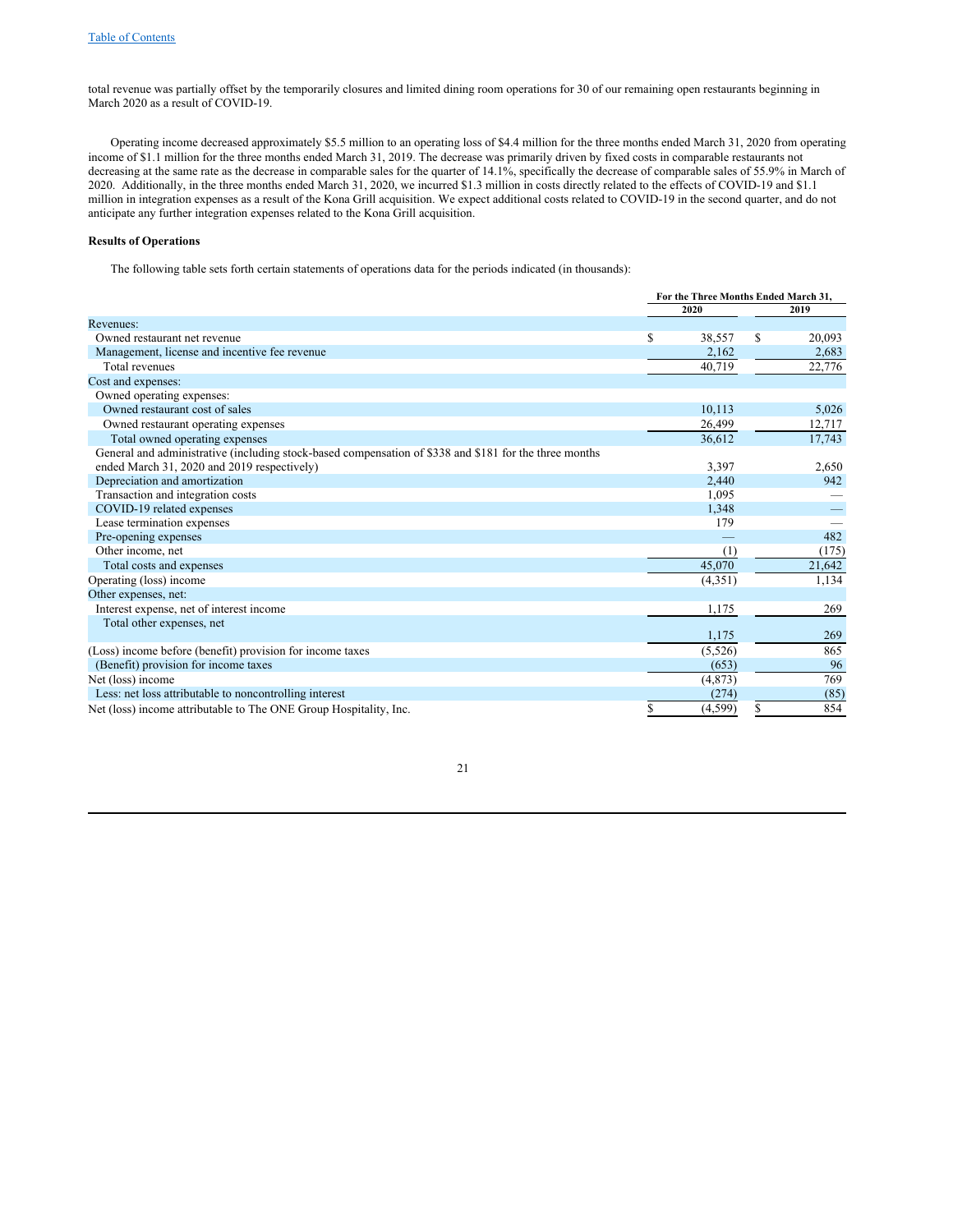The following table sets forth certain statements of operations data as a percentage of total revenues for the periods indicated. Certain percentage amounts may not sum to total due to rounding.

|                                                                                                      | For the Three Months Ended March 31. |           |
|------------------------------------------------------------------------------------------------------|--------------------------------------|-----------|
|                                                                                                      | 2020                                 | 2019      |
| Revenues:                                                                                            |                                      |           |
| Owned restaurant net revenue                                                                         | 94.7%                                | 88.2%     |
| Management, license and incentive fee revenue                                                        | 5.3 $%$                              | $11.8\%$  |
| Total revenues                                                                                       | 100.0%                               | 100.0%    |
| Cost and expenses:                                                                                   |                                      |           |
| Owned operating expenses:                                                                            |                                      |           |
| Owned restaurant cost of sales <sup>(1)</sup>                                                        | 26.2%                                | 25.0%     |
| Owned restaurant operating expenses <sup>(1)</sup>                                                   | 68.7%                                | 63.3 %    |
| Total owned operating expenses <sup>(1)</sup>                                                        | 94.9%                                | 88.3%     |
| General and administrative (including stock-based compensation of 0.8% and 0.8% for the three months |                                      |           |
| ended March 31, 2020 and 2019 respectively)                                                          | $8.3\%$                              | $11.6\%$  |
| Depreciation and amortization                                                                        | $6.0\%$                              | 4.1 $%$   |
| Transaction and integration costs                                                                    | $2.7\%$                              | $-$ %     |
| COVID-19 related expenses                                                                            | $3.3\%$                              | $-$ %     |
| Lease termination expenses                                                                           | $0.4\%$                              | $-$ %     |
| Pre-opening expenses                                                                                 | $-$ %                                | $2.1\%$   |
| Other income, net                                                                                    | $-$ %                                | $(0.8)\%$ |
| Total costs and expenses                                                                             | 110.7%                               | 95.0%     |
| Operating (loss) income                                                                              | $(10.7)\%$                           | 5.0%      |
| Other expenses, net:                                                                                 |                                      |           |
| Interest expense, net of interest income                                                             | $2.9\%$                              | $1.2\%$   |
| Total other expenses, net                                                                            | $2.9\%$                              | $1.2\%$   |
| (Loss) income before (benefit) provision for income taxes                                            | $(13.6)\%$                           | 3.8%      |
| (Benefit) provision for income taxes                                                                 | $(1.6)\%$                            | $0.4\%$   |
| Net (loss) income                                                                                    | $(12.0)\%$                           | $3.4\%$   |
| Less: net loss attributable to noncontrolling interest                                               | (0.7)%                               | $(0.4)\%$ |
| Net (loss) income attributable to The ONE Group Hospitality, Inc.                                    | $(11.3)\%$                           | $3.7\%$   |

(1) These expenses are being shown as a percentage of owned restaurant net revenue.

The following tables show our operating results by segment for the periods indicated (in thousands). Prior year amounts have been revised to conform to the current year segment presentation.

|                                           |   | <b>STK</b> |   | Kona Grill | <b>ONE Hospitality</b> |    | Corporate |     | Total   |
|-------------------------------------------|---|------------|---|------------|------------------------|----|-----------|-----|---------|
| For the three months ended March 31, 2020 |   |            |   |            |                        |    |           |     |         |
| Total revenues                            | S | 17.383     | S | 20.657     | \$<br>2.679            | S  |           | \$  | 40.719  |
| Operating income (loss)                   |   | 1,543      |   | 820        | 1.820                  |    | (8,534)   |     | (4,351) |
| Capital asset additions                   | S | 335        | S | 410        | \$<br>8                | S  | 38        | S   | 791     |
| As of March 31, 2020                      |   |            |   |            |                        |    |           |     |         |
| Total assets                              | S | 79,512     | S | 88.199     | \$<br>6.116            | \$ | 22,354    | \$  | 196,181 |
|                                           |   | <b>STK</b> |   | Kona Grill | <b>ONE Hospitality</b> |    | Corporate |     | Total   |
| For the three months ended March 31, 2019 |   |            |   |            |                        |    |           |     |         |
| Total revenues                            | S | 19.245     | S |            | \$<br>3.060            | S  | 471       | \$. | 22,776  |
| Operating income (loss)                   |   | 2.668      |   | _          | 2.250                  |    | (3,784)   |     | 1,134   |
| Capital asset additions                   | S | 1,726      | S | _          | \$<br>36               | S  | 298       | \$  | 2,060   |
| As of December 31, 2019                   |   |            |   |            |                        |    |           |     |         |
| Total assets                              | S | 82.691     | S | 93.829     | \$<br>8,252            | \$ | 21.813    | S   | 206,585 |

EBITDA and Adjusted EBITDA are presented in this Quarterly Report on Form 10-Q and are supplemental measures of financial performance that are not required by, or presented in accordance with, accounting principles generally accepted in the United States of America ("GAAP"). We define EBITDA as net income before interest expense, provision for income taxes and depreciation and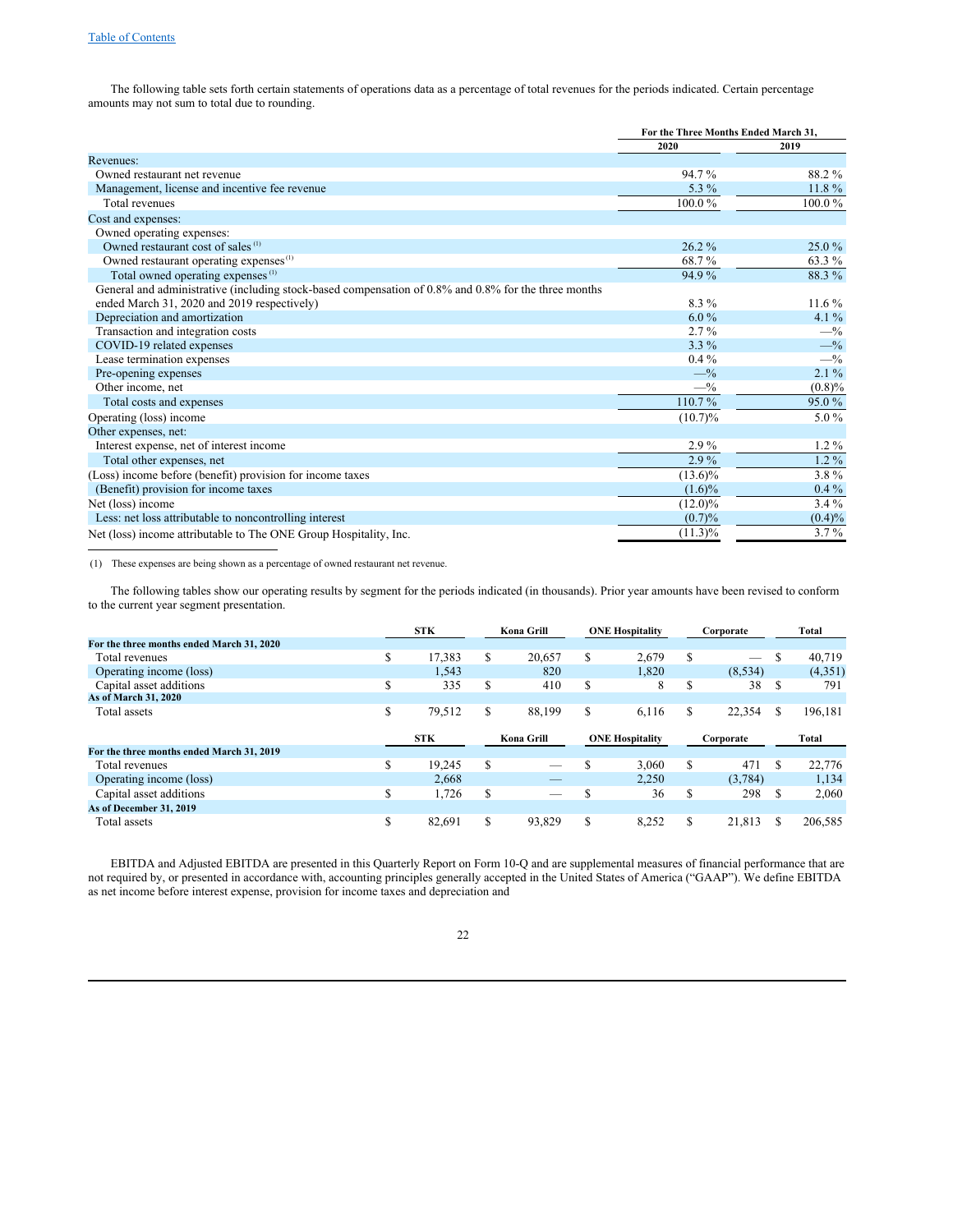amortization. We define Adjusted EBITDA as net income before interest expense, provision for income taxes, depreciation and amortization, non-cash impairment loss, non-cash rent expense, pre-opening expenses, lease termination expenses, stock-based compensation and non-recurring gains and losses. Not all of the aforementioned items defining Adjusted EBITDA occur in each reporting period but have been included in our definitions of these terms based on our historical activity*.*

We believe that EBITDA and Adjusted EBITDA are appropriate measures of our operating performance, because they eliminate non-cash or nonrecurring expenses that do not reflect our underlying business performance. We use these metrics to facilitate a comparison of our operating performance on a consistent basis from period to period, to analyze the factors and trends affecting our business and to evaluate the performance of our restaurants. Adjusted EBITDA has limitations as an analytical tool and our calculation of Adjusted EBITDA may not be comparable to that reported by other companies; accordingly, you should not consider it in isolation or as a substitute for analysis of our results as reported under GAAP. Adjusted EBITDA is a key measure used by management. Additionally, Adjusted EBITDA is frequently used by analysts, investors and other interested parties to evaluate companies in our industry. We use Adjusted EBITDA, alongside other GAAP measures such as net income, to measure profitability, as a key profitability target in our budgets, and to compare our performance against that of peer companies despite possible differences in calculation.

The following table presents a reconciliation of net (loss) income to EBITDA and Adjusted EBITDA for the periods indicated (in thousands):

|                                                                   | For the three months ended March 31, |           |
|-------------------------------------------------------------------|--------------------------------------|-----------|
|                                                                   | 2020                                 | 2019      |
| Net (loss) income attributable to The ONE Group Hospitality, Inc. | (4,599)                              | \$<br>854 |
| Net loss attributable to noncontrolling interest                  | (274)                                | (85)      |
| Net (loss) income                                                 | (4,873)                              | 769       |
| Interest expense, net of interest income                          | 1,175                                | 269       |
| (Benefit) provision for income taxes                              | (653)                                | 96        |
| Depreciation and amortization                                     | 2,440                                | 942       |
| <b>EBITDA</b>                                                     | (1, 911)                             | 2,076     |
| COVID-19 related expenses                                         | 1,348                                |           |
| Transaction and integration costs <sup>(1)</sup>                  | 1,095                                |           |
| Stock-based compensation                                          | 338                                  | 181       |
| Lease termination expense <sup>(2)</sup>                          | 179                                  |           |
| Non-cash rent expense <sup>(3)</sup>                              | 136                                  | (87)      |
| Pre-opening expenses                                              |                                      | 482       |
| <b>Adjusted EBITDA</b>                                            | 1,185                                | 2,652     |
| Adjusted EBITDA attributable to noncontrolling interest           | (391)                                | (36)      |
| Adjusted EBITDA attributable to The ONE Group Hospitality, Inc.   | 1,576                                | 2,688     |

(1) Primarily transaction and integration costs incurred with the Kona Grill acquisition and subsequent integration activities and internal costs associated with capital raising activities, most recently the Goldman Sachs Credit Agreement.

(2) Lease termination expense are costs associated with closed, abandoned and disputed locations or leases.

(3) Non-cash rent expense is included in owned restaurant operating expenses and general and administrative expense on the consolidated statements of operations and comprehensive (loss) income.

## **Results of Operations for the Three Months Ended March 31, 2020 and 2019**

#### *Revenues*

*Owned restaurant net revenue.* Owned restaurant net revenue increased \$18.5 million to \$38.6 million for the three months ended March 31, 2020 from \$20.1 million for the three months ended March 31, 2019. Approximately \$20.7 million of the increase in owned restaurant revenue was attributable to the addition of the Kona Grill restaurants in the first quarter of 2020 compared to the prior year period. The increase in total revenue was partially offset by the temporarily closures and limited operations of our restaurants beginning in March 2020 as a result of COVID-19. Comparable restaurant sales decreased 14.1% in the first quarter of 2020.

*Management and license fee revenue.* Management and license fee revenues decreased \$0.5 million, or 19.4%, to \$2.2 million for the three months ended March 31, 2020 from \$2.7 million for the three months ended March 31, 2019. Management and license fee revenue decreased primarily as a result of lower sales within our international managed locations in the United Kingdom and Italy related to temporary closures due to COVID-19 prevention measures.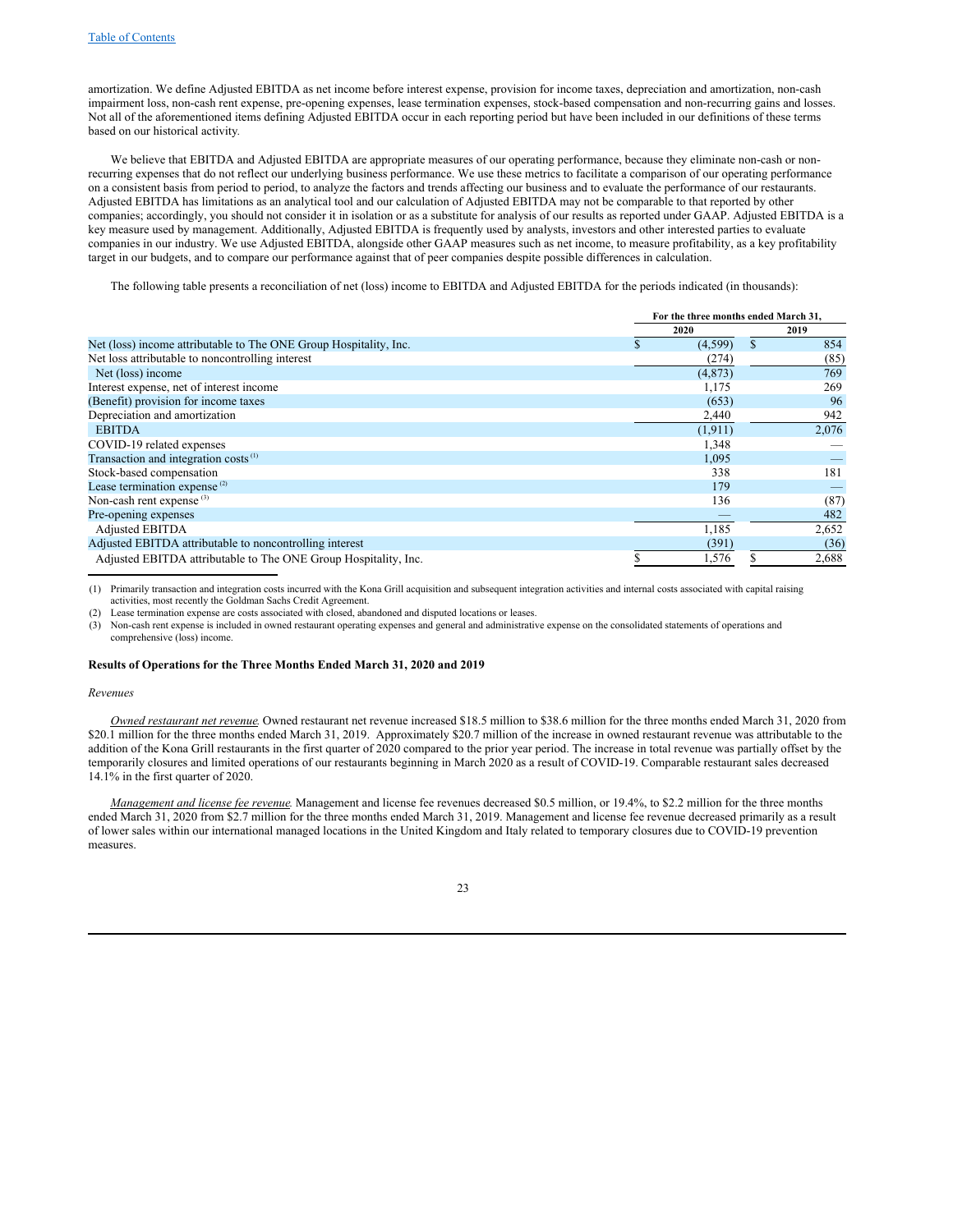## *Cost and Expenses*

*Owned restaurant cost of sales.* Food and beverage costs for owned restaurants increased approximately \$5.1 million to \$10.1 million for the three months ended March 31, 2020 from \$5.0 million for the three months ended March 31, 2019. Approximately \$5.6 million of the increase in owned restaurant cost of sales was attributable to the addition of the Kona Grill restaurants in the first quarter of 2020 compared to the prior year period. The increase in owned restaurant cost of sales was partially offset by the temporary closures and limited operations of our restaurants beginning in March 2020 as a result of COVID-19.

*Owned restaurant operating expenses.* Owned restaurant operating expenses increased \$13.8 million to \$26.5 million for the three months ended March 31, 2020 from \$12.7 million for the three months ended March 31, 2019. Approximately \$14.2 million of the increase in owned restaurant operating expenses was attributable to the addition of the Kona Grill restaurants in the first quarter of 2020 compared to the prior year period. The Company began reducing operating costs in March due to the impact of COVID-19.

*General and administrative.* General and administrative costs increased approximately \$0.7 million, or 28.2%, to \$3.4 million for the three months ended March 31, 2020 from \$2.7 million for the three months ended March 31, 2019. However, general and administrative costs as a percentage of total revenues decreased to 8.3% for the three months ended March 31, 2020 from 11.6% for the three months ended March 31, 2019. We have implemented measures to reduce our costs while our operations are affected by COVID-19, including significant reductions in employees, deferral of capital projects, and reduction of third-party professional services.

*Depreciation and amortization.* Depreciation and amortization expense increased approximately \$1.5 million to \$2.4 million for the three months ended March 31, 2020 from \$0.9 million for the three months ended March 31, 2019 due to the addition of the Kona Grill restaurants in the first quarter of 2020 compared to the prior year period.

*Transaction and integration costs.* In the three months ended March 31, 2020, we incurred transaction and integration costs of approximately \$1.1 million related to the Kona Grill acquisition, which closed on October 4, 2019. Over the remainder of 2020, we intend to integrate Kona Grill by leveraging our corporate infrastructure, our bar-business knowledge and unique Vibe Dining program, to elevate the brand experience and drive improved performance.

*COVID-19 related expenses*. In the three months ended March 31, 2020, we incurred approximately \$1.3 million of direct costs related to COVID-19, composed primarily of payments to employees for paid-time off during restaurant closures, inventory waste and rent and rent related costs for closed and limited-operations restaurants from the day that the dining room closed.

Lease *termination expenses*. In the three months ended March 31, 2020, lease termination expense was approximately \$0.2 million. Lease termination expenses are costs associated with closed, abandoned and disputed locations or disputed leases.

*Pre-opening expenses.* Pre-opening expenses for the three months ended March 31, 2019 were \$0.5 million related to the development of our owned STK restaurant in Nashville, Tennessee which opened in March 2019.

*Interest expense, net of interest income.* Interest expense, net of interest income was approximately \$1.2 million and\$0.3 million for the three months ending March 31, 2020 and 2019, respectively.

*(Benefit) provision for income taxes.* The provision for income taxes for the three months ended March 31, 2020 was a tax benefit of \$0.7 million compared to tax expense of \$0.1 million for the three months ended March 31, 2019. Our annualized effective tax rate is estimated at 12.4% for 2020 compared to 9.7% for the three months ended March 31, 2019. Our projected annual effective tax rate differs from the statutory U.S. tax rate of 21% primarily due to the following: (i) availability of U.S. net operating loss carryforwards, resulting in no federal income taxes; (ii) taxes owed in foreign jurisdictions such as the United Kingdom, Canada and Italy; and, (iii) taxes owed in state and local jurisdictions.

*Net loss attributable to noncontrolling interest*. Net loss attributable to noncontrolling interest was approximately \$0.3 million and \$0.1 million for the three months ended March 31, 2020 and 2019, respectively.

#### **Liquidity and Capital Resources**

Our principal liquidity requirements are to meet our lease obligations, our working capital and capital expenditure needs and to pay principal and interest on our outstanding indebtedness. Subject to our operating performance, which, if significantly adversely affected, would adversely affect the availability of funds, we expect to finance our operations for at least the next 12 months, including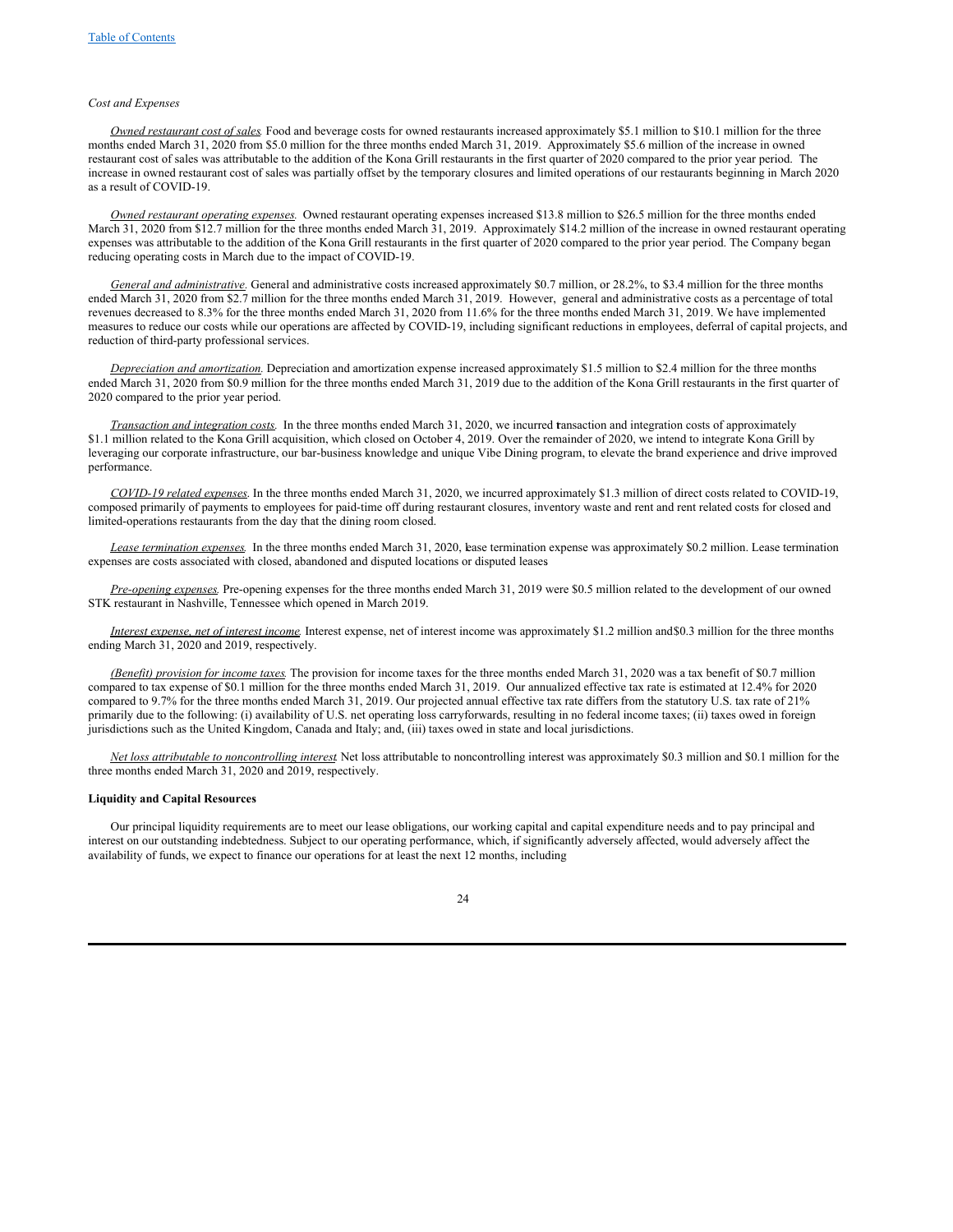the costs of opening currently planned new restaurants, through cash provided by operations, borrowings on our Goldman Sachs Credit Agreement and construction allowances provided by landlords of certain locations.

We believe the combination of our cash provided by operations and our Goldman Sachs Credit Agreement are adequate to support our immediate business operations and plans. As of March 31, 2020, we had cash and cash equivalents of approximately \$8.2 million and long-term debt of \$48.0 million, which consisted of our Goldman Sachs Credit Agreement and equipment financing agreements. As of March 31, 2020 the availability pursuant to our revolving credit facility was \$10.7 million.

In the three months ended March 31, 2020, our capital expenditures were approximately \$0.8 million. Our future cash requirements will depend on many factors, including the pace of our expansion, conditions in the retail property development market, construction costs, the nature of the specific sites selected for new restaurants, and the nature of the specific leases and associated tenant improvement allowances available, if any, as negotiated with landlords. Additionally, under our current capital light strategy, we plan to enter into management and license agreements for the operation of STK restaurants where we are not required to contribute significant capital upfront.

Our operations have not required significant working capital, and, like many restaurant companies, we have negative working capital. Revenues are received primarily in credit card or cash receipts, and restaurant operations do not require significant receivables or inventories, other than our wine inventory. In addition, we receive trade credit for the purchase of food, beverages and supplies, thereby reducing the need for incremental working capital to support growth.

#### *Goldman Sachs Credit Agreement*

On October 4, 2019, in conjunction with the acquisition of Kona Grill, we entered into the Goldman Sachs Credit Agreement, which replaced the Bank of America Credit Agreement and provides for a secured revolving credit facility of \$12.0 million and a \$48.0 million term loan. The term loan is payable in quarterly installments, with the final payment due in October 2024. The revolving credit facility also matures in October 2024. Additionally, our consolidated adjusted EBITDA as defined by the Goldman Sachs Credit Agreement for determining covenant compliance includes pro forma adjustments for the annualization of the Kona Grill restaurant performance which includes results before the acquisition date.

As of March 31, 2020, we were in compliance with the covenants required by the Goldman Sachs Credit Agreement. Based on current projections, we believe that we would continue to comply with the covenants in the Goldman Sachs Credit Agreement, as amended, throughout the twelve months following the issuance of the financial statements.

Refer to Note 6, Note 17 and Note 18 to our consolidated financial statements set forth in Item 1 of this Quarterly Report on Form 10-Q for further information regarding the terms of our long-term debt arrangements and information regarding our commitments and contingencies.

#### *Capital Expenditures and Lease Arrangements*

Given the present uncertainty due to the COVID-19 pandemic, the Company has deferred capital expenditures. To the extent we open new companyowned restaurants, we anticipate capital expenditures would increase related to the construction of new restaurants compared to general capital expenditures of existing restaurants. Although we are committed to our capital light strategy, in which our capital investment is expected to be limited, we are willing to consider opening owned restaurants as opportunities arise. For owned restaurants, where we build from a shell state, we have typically targeted an average cash investment of approximately \$3.8 million for a 10,000 square-foot STK restaurant, net of landlord contributions and equipment financing and excluding pre-opening costs. For locations where we may be the successor restaurant tenant, and currently our preference, total cash investment will be significantly less and in the \$1.0 million to \$1.5 million range. Typical pre-opening costs will be in the \$0.3 million to \$0.5 million range. In addition, some of our existing restaurants will require capital improvements to either maintain or improve the facilities. We may add seating or provide enclosures for outdoor space in the next twelve months for some of our locations which we expect will increase revenues for those locations.

Our hospitality F&B services projects typically require limited capital investment from us. Capital expenditures for these projects will primarily be funded by cash flows from operations and equipment financing, depending upon the timing of these expenditures and cash availability.

We typically seek to lease our restaurant locations for periods of 10 to 20 years under operating lease arrangements, with a limited number of renewal options. Our rent structure varies, but our leases generally provide for the payment of both minimum and contingent rent based on sales, as well as other expenses related to the leases such as our pro-rata share of common area maintenance,

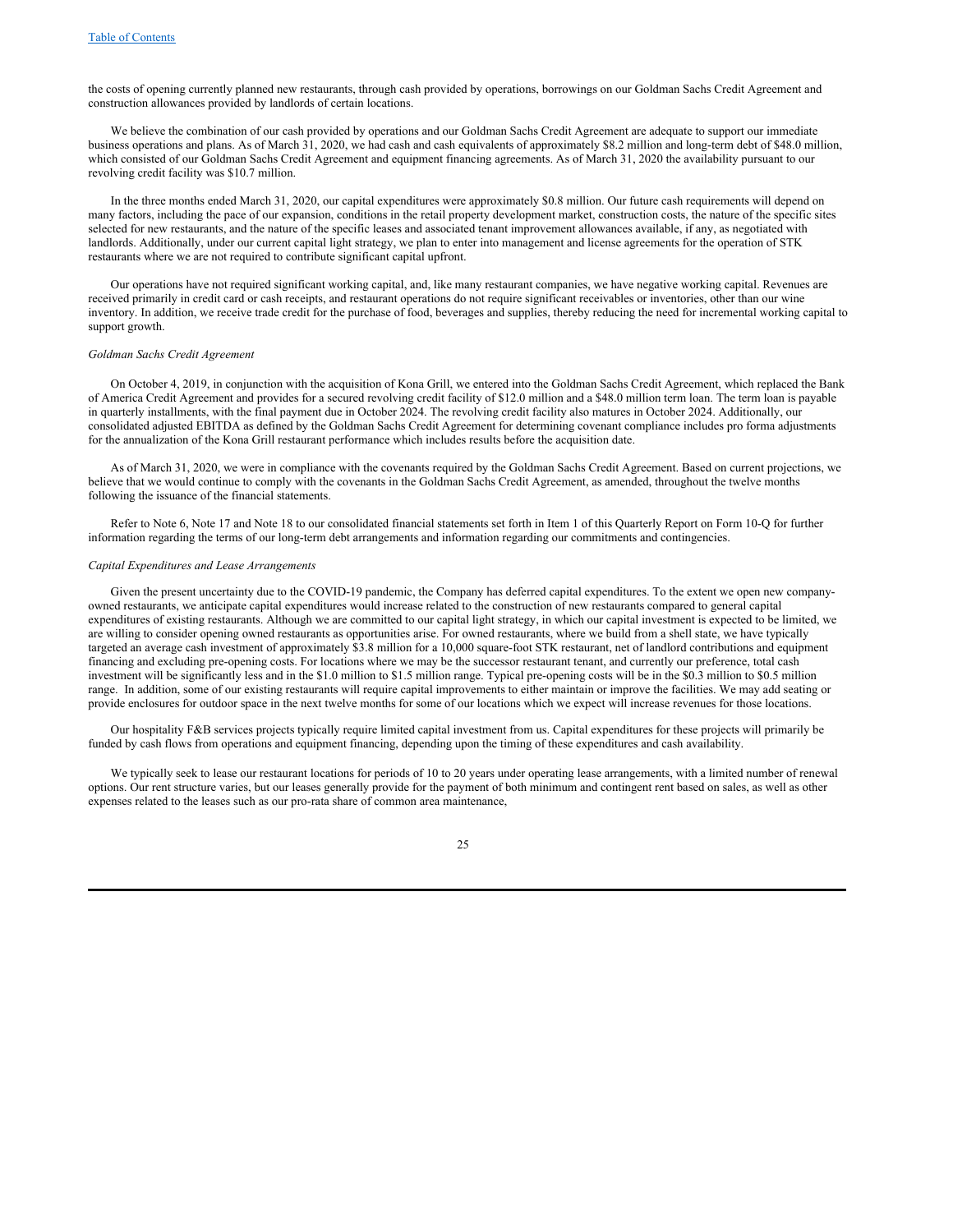property tax and insurance expenses. Many of our lease arrangements include the opportunity to secure tenant improvement allowances to partially offset the cost of developing and opening the related restaurants. Generally, landlords recover the cost of such allowances from increased minimum rents. However, there can be no assurance that such allowances will be available to us on each project that we select for development.

For the three months ended March 31, 2020, we spent a total of \$0.8 million in capital expenditures, \$1.3 million less than the amount spent for the same period in the prior year, and expect to keep capital expenditures at a low level as long as the uncertainty related to COVID-19 continues.

#### *Cash Flows*

The following table summarizes the statement of cash flows for the three months ended March 31, 2020 and 2019 (in thousands):

|                                           | For the three months ended March 31. |  |         |
|-------------------------------------------|--------------------------------------|--|---------|
|                                           | 2020                                 |  | 2019    |
| Net cash (used in) provided by:           |                                      |  |         |
| Operating activities                      | (3,103)                              |  | 2,513   |
| Investing activities                      | (791)                                |  | (2,060) |
| Financing activities                      | (226)                                |  | (798)   |
| Effect of exchange rate changes on cash   | (64)                                 |  | (168)   |
| Net decrease in cash and cash equivalents | (4, 184)                             |  | (513)   |

*Operating Activities.* Net cash used in operating activities was \$3.1 million for the three months ended March 31, 2020 compared to \$2.5 million of cash generated from operating activities for the three months ended March 31, 2019. The decrease was primarily attributable to the decrease in net income which included \$1.3 million in expenses for payments to employees for paid-time off during restaurant closures, and inventory waste directly attributable to COVID-19, and \$1.1 million in transaction and integration expenses related to the Kona Grill acquisition coupled with \$4.4 million reduction in accounts payable and accrued expenses.

*Investing Activities*. Net cash used in investing activities for the three months ended March 31, 2020 was \$0.8 million compared to \$2.1 million for the three months ended March 31, 2019. We have implemented measures to reduce our costs for the foreseeable future due to COVID-19, including the deferral of most non-safety related capital projects.

*Financing Activities*. Net cash used in financing activities for the three months ended March 31, 2020 was \$0.2 million compared to \$0.8 million in the three months ended March 31, 2019.

#### **Off-Balance Sheet Arrangements**

We do not have any off-balance sheet arrangements as defined in Item 303(a)(4)(ii) of Regulation S-K.

#### **Recent Accounting Pronouncements**

See Note 1 to our consolidated financial statements set forth in Item 1 of this Quarterly Report on Form 10-Q for a detailed description of recent accounting pronouncements. We do not expect the recent accounting pronouncements discussed in Note 1 to have a significant impact on our consolidated financial position or results of operations.

#### **Item 3. Quantitative and Qualitative Disclosures About Market Risk.**

<span id="page-25-1"></span><span id="page-25-0"></span>As a "smaller reporting company," as defined by Item 10 of Regulation S-K, we are not required to provide this information.

#### **Item 4. Controls and Procedures.**

## *Evaluation of Disclosure Controls and Procedures*

Our management, with the participation of our Chief Executive Officer and Chief Financial Officer, carried out an evaluation as of the last day of the period covered by this Quarterly Report on Form 10-Q of the effectiveness of the design and operation of our disclosure controls and procedures as defined in Rule 13a-15(e) of the Securities Exchange Act of 1934, as amended ("Exchange Act"). Based upon that evaluation, the Chief Executive Officer and Chief Financial Officer concluded that our disclosure controls and procedures (a) are effective to ensure that information required to be disclosed by us in reports filed or submitted under the Exchange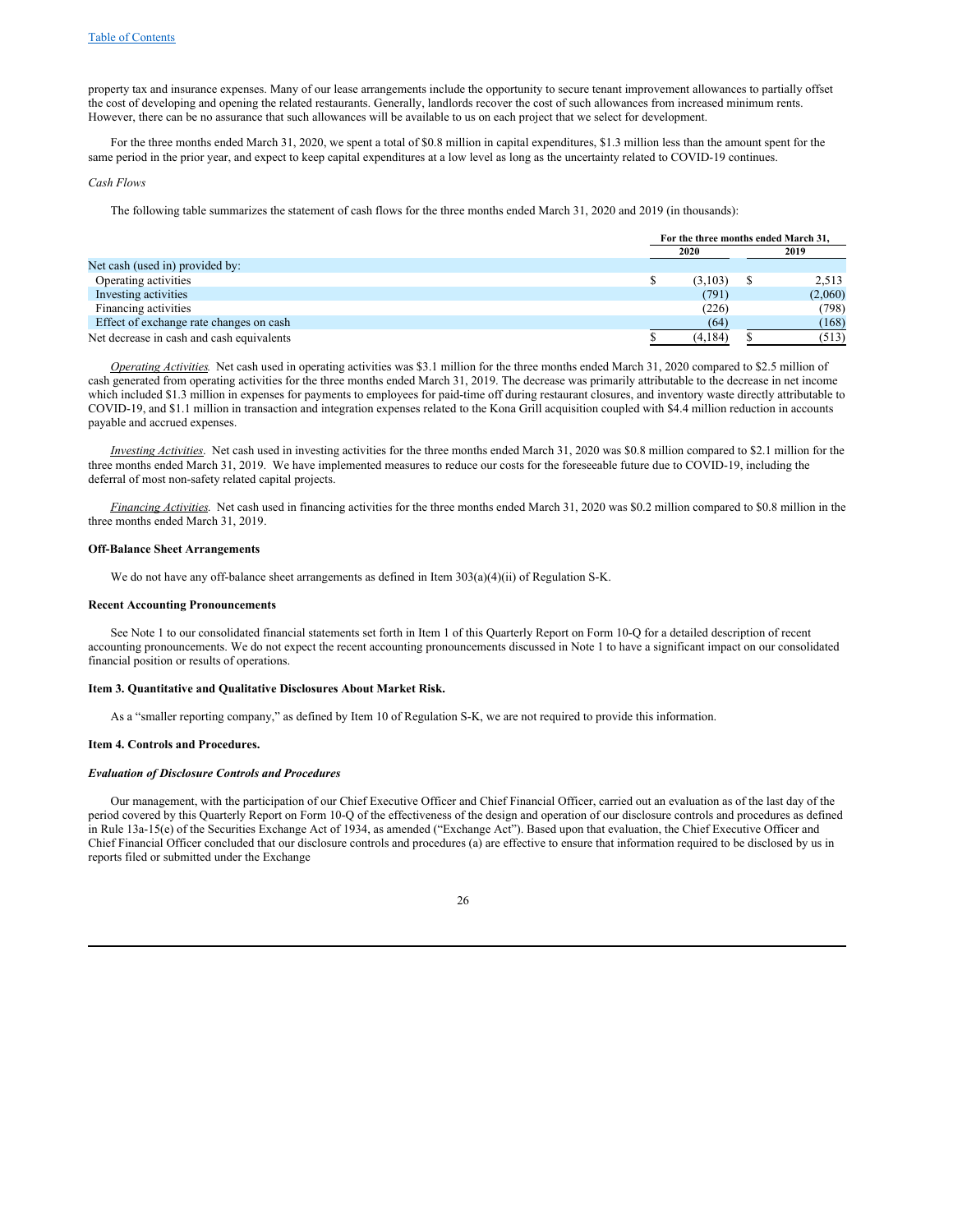Act is timely recorded, processed, summarized and reported and (b) include, without limitation, controls and procedures designed to ensure that information required to be disclosed by us in reports filed or submitted under the Exchange Act is accumulated and communicated to our management, including our Chief Executive Officer and Chief Financial Officer, as appropriate to allow timely decisions regarding required disclosure.

#### *Changes in Internal Controls*

There were no changes in our internal control over financial reporting, as defined in Rules 13a-15(f) and 15d-15(f) under the Exchange Act, that occurred during the first quarter of 2020 that have materially affected, or are reasonably likely to materially affect, our internal control over financial reporting.

## <span id="page-26-0"></span>**PART II — OTHER INFORMATION**

#### <span id="page-26-1"></span>**Item 1. Legal Proceedings.**

We are subject to claims common to our industry and in the ordinary course of our business. Companies in our industry, including us, have been and are subject to class action lawsuits, primarily regarding compliance with labor laws and regulations. Defending lawsuits requires significant management attention and financial resources and the outcome of any litigation is inherently uncertain. We believe that accrual for these matters are adequately provided for in our consolidated financial statements. We do not believe the ultimate resolutions of these matters will have a material adverse effect on our consolidated financial position and results of operations. However, the resolution of lawsuits is difficult to predict. A significant increase in the number of these claims, or one or more successful claims under which we incur greater liabilities than is currently anticipated, could materially and adversely affect our consolidated financial statements.

#### <span id="page-26-2"></span>**Item 1A. Risk Factors.**

See our Annual Report on Form 10-K for the year ended December 31, 2019 for additional risk factors.

## *The outbreak of COVID-19 has significantly af ected our restaurant traf ic and our business.*

Our business has been adversely affected by the effect of, the public perception of a risk of, and government actions to contain, COVID-19. In December 2019, COVID-19 was identified in Wuhan, China, and subsequently spread to other regions of the world. On March 11, 2020, the World Health Organization declared COVID-19 a pandemic disease. Since early March 2020, we have experienced a significant decline in restaurant traffic and government agencies have since declared a state of emergency in the U.S. and in foreign jurisdictions where we operate, and some government agencies have restricted movement, required restaurant and bar closures, and advised people not to visit restaurants or bars. In some jurisdictions, people have been instructed to shelter in place to reduce the spread of COVID-19. In response to these conditions, we temporarily closed several restaurants and shifted operations at others to provide only take-out and delivery service. We expect our results of operations to be materially and negatively affected by these actions. A prolonged occurrence of COVID-19 may result in further restrictions, including possible travel restrictions and additional restrictions on the restaurant industry. Our efforts to mitigate the effect of COVID-19 on our business may be unsuccessful, and we may not be able to adequately reduce our costs as we move to a take-out and delivery model, with which we have limited experience. Any of these events could result in a sustained, significant drop in restaurant traffic and could have a material adverse effect on us. In the event that the effect of COVID-19 be prolonged, there could be other events that drive risk in the business. For a description of those risks, refer to our Annual Report on Form 10-K for the year ended December, 31, 2019 for additional risk factors.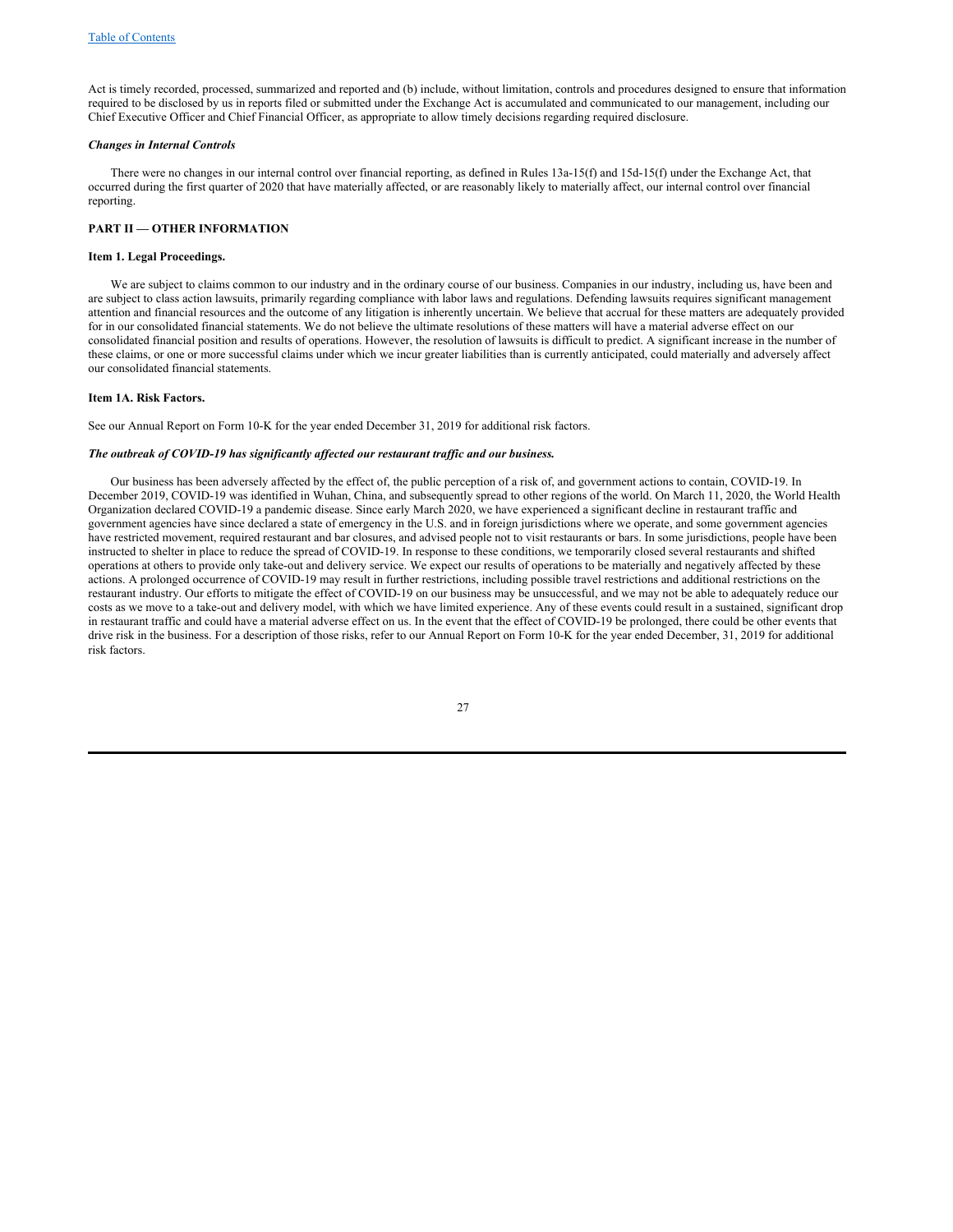# <span id="page-27-0"></span>**Item 6. Exhibits.**

(a) Exhibits required by Item 601 of Regulation S-K.

| Exhibit       | <b>Description</b>                                                                                                      |
|---------------|-------------------------------------------------------------------------------------------------------------------------|
| 3.1           | Amended and Restated Certificate of Incorporation (Incorporated by reference to Form 8-K filed on June 5, 2014).        |
| 3.2           | Amended and Restated Bylaws (Incorporated by reference to Form 8-K filed on October 25, 2011).                          |
| $31.1*$       | Certification of Chief Executive Officer pursuant to Section 302 of the Sarbanes – Oxley Act of 2002                    |
| $31.2*$       | Certification of Chief Financial Officer pursuant to Section 302 of the Sarbanes – Oxley Act of 2002                    |
| $32.1*$       | Certification of Chief Executive Officer pursuant to Section 906 of the Sarbanes – Oxley Act of 2002, 18 U.S.C. Section |
|               | 1350.                                                                                                                   |
| $32.2*$       | Certification of Chief Financial Officer pursuant to Section 906 of the Sarbanes – Oxley Act of 2002, 18 U.S.C. Section |
|               | 1350.                                                                                                                   |
| $101.CAL*$    | XBRL Taxonomy Extension Calculation Linkbase Document                                                                   |
| $101.$ DEF*   | XBRL Taxonomy Extension Definition Linkbase Document                                                                    |
| $101.LAB*$    | XBRL Taxonomy Extension Label Linkbase Document                                                                         |
| $101.PRE*$    | XBRL Taxonomy Extension Presentation Linkbase Document                                                                  |
| $101.$ $INS*$ | <b>XBRL</b> Instance Document                                                                                           |
| $101.SCH*$    | <b>XBRL Taxonomy Extension Schema Document</b>                                                                          |

\*Filed herewith.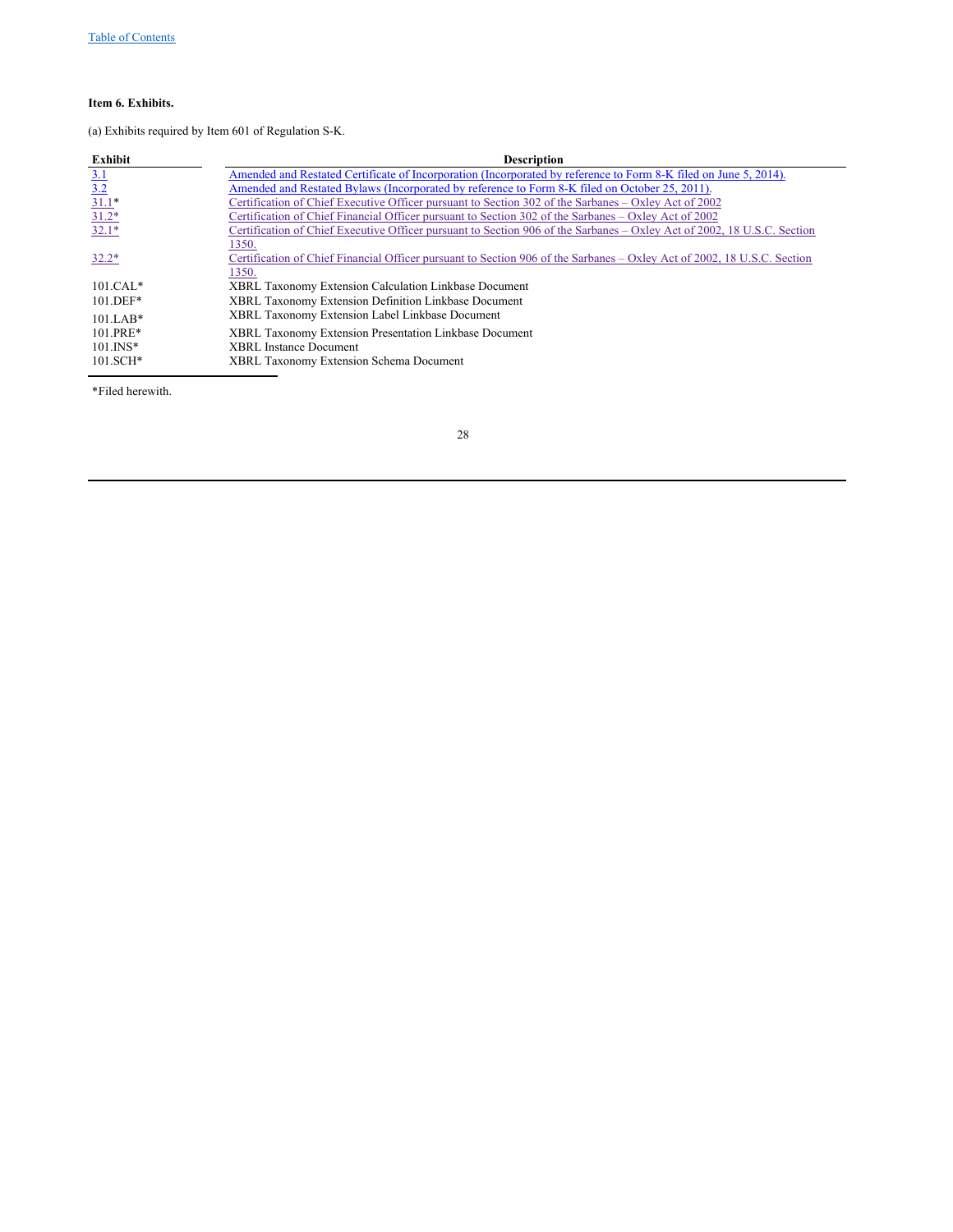# <span id="page-28-0"></span>**SIGNATURES**

Pursuant to the requirements of the Securities Exchange Act of 1934, the registrant has duly caused this report to be signed on its behalf by the undersigned, thereunto duly authorized.

Dated: May 11, 2020

THE ONE GROUP HOSPITALITY, INC.

By: /s/ Tyler Loy

Tyler Loy, Chief Financial Officer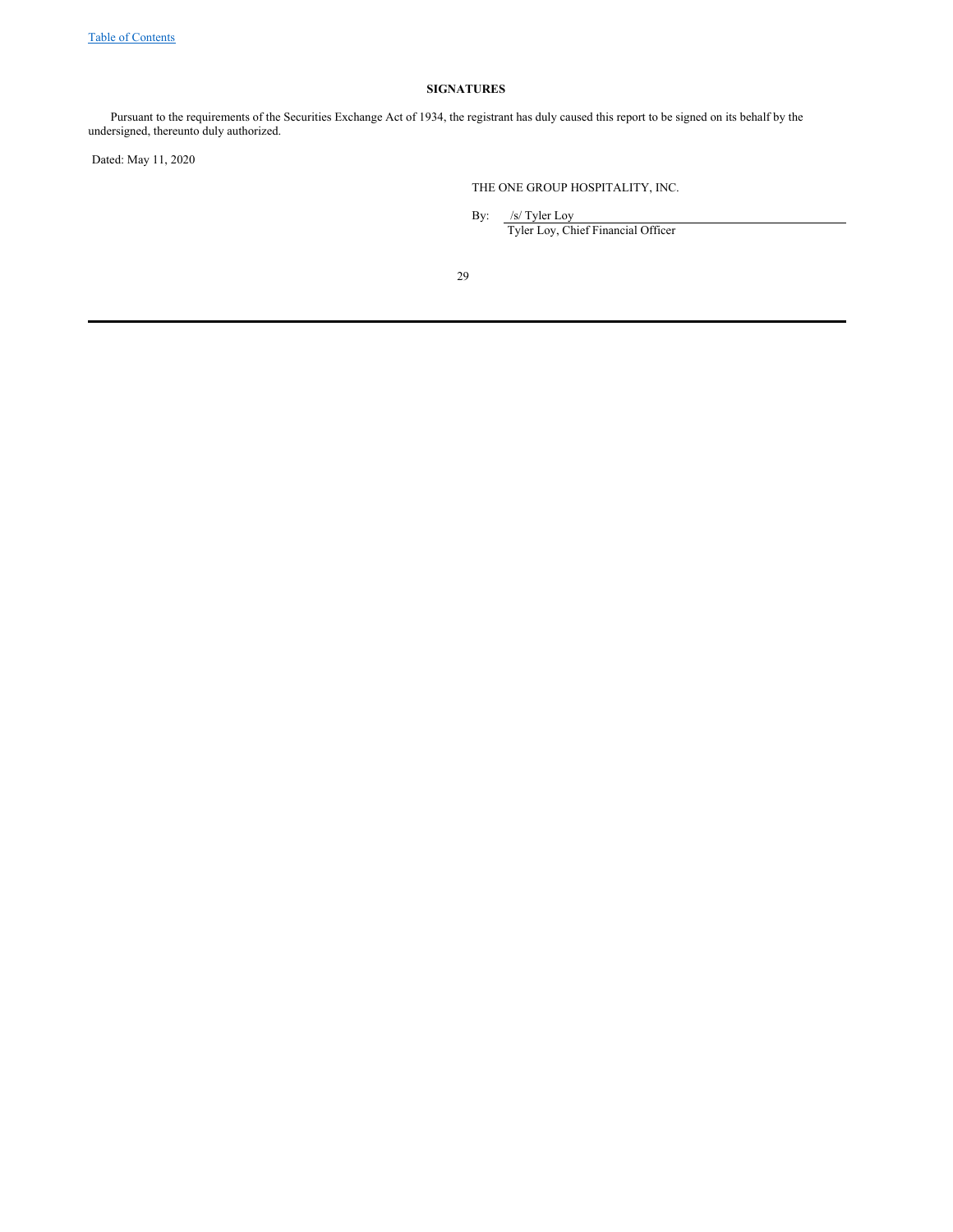<span id="page-29-0"></span>I, Emanuel Hilario, certify that:

1. I have reviewed this Quarterly Report on Form 10-Q of The ONE Group Hospitality, Inc.;

2. Based on my knowledge, this report does not contain any untrue statement of a material fact or omit to state a material fact necessary to make the statements made, in light of the circumstances under which such statements were made, not misleading with respect to the period covered by this report;

3. Based on my knowledge, the financial statements, and other financial information included in this report, fairly present in all material respects the financial condition, results of operations and cash flows of the registrant as of, and for, the periods presented in this report;

4. The registrant's other certifying officer(s) and I are responsible for establishing and maintaining disclosure controls and procedures (as defined in Exchange Act Rules 13a-15(e) and 15d-15(e)) and internal control over financial reporting (as defined in Exchange Act Rules 13a-15(f) and 15d-15(f)) for the registrant and have:

a) designed such disclosure controls and procedures, or caused such disclosure controls and procedures to be designed under our supervision, to ensure that material information relating to the registrant, including its consolidated subsidiaries, is made known to us by others within those entities, particularly during the period in which this report is being prepared;

b) designed such internal control over financial reporting, or caused such internal control over financial reporting to be designed under our supervision, to provide reasonable assurance regarding the reliability of financial reporting and the preparation of financial statements for external purposes in accordance with generally accepted accounting principles;

c) evaluated the effectiveness of the registrant's disclosure controls and procedures and presented in this report our conclusions about the effectiveness of the disclosure controls and procedures, as of the end of the period covered by this report based on such evaluation; and

d) disclosed in this report any change in the registrant's internal control over financial reporting that occurred during the registrant's most recent fiscal quarter (the registrant's fourth fiscal quarter in the case of an annual report) that has materially affected, or is reasonably likely to materially affect, the registrant's internal control over financial reporting; and

5. The registrant's other certifying officer(s) and I have disclosed, based on our most recent evaluation of internal control over financial reporting, to the registrant's auditors and the audit committee of the registrant's board of directors (or persons performing the equivalent functions):

a) all significant deficiencies and material weaknesses in the design or operation of internal control over financial reporting which are reasonably likely to adversely affect the registrant's ability to record, process, summarize and report financial information; and

b) any fraud, whether or not material, that involves management or other employees who have a significant role in the registrant's internal control over financial reporting.

Date: May 11, 2020

/s/ Emanuel Hilario **Emanuel Hilario** Title: Chief Executive Officer (Principal Executive Officer)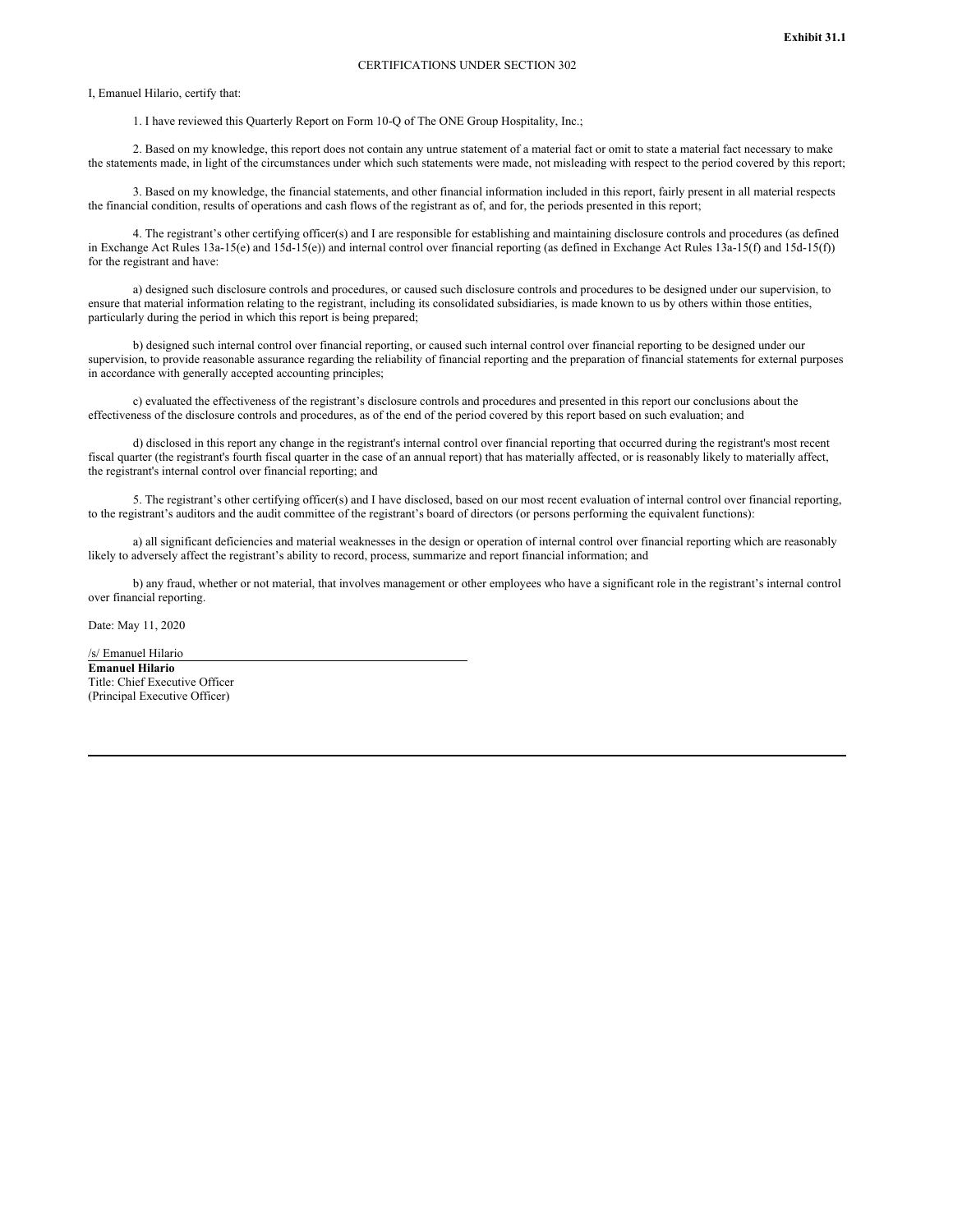<span id="page-30-0"></span>I, Tyler Loy, certify that:

1. I have reviewed this Quarterly Report on Form 10-Q of The ONE Group Hospitality, Inc.;

2. Based on my knowledge, this report does not contain any untrue statement of a material fact or omit to state a material fact necessary to make the statements made, in light of the circumstances under which such statements were made, not misleading with respect to the period covered by this report;

3. Based on my knowledge, the financial statements, and other financial information included in this report, fairly present in all material respects the financial condition, results of operations and cash flows of the registrant as of, and for, the periods presented in this report;

4. The registrant's other certifying officer(s) and I are responsible for establishing and maintaining disclosure controls and procedures (as defined in Exchange Act Rules 13a-15(e) and 15d-15(e)) and internal control over financial reporting (as defined in Exchange Act Rules 13a-15(f) and 15d-15(f)) for the registrant and have:

a) designed such disclosure controls and procedures, or caused such disclosure controls and procedures to be designed under our supervision, to ensure that material information relating to the registrant, including its consolidated subsidiaries, is made known to us by others within those entities, particularly during the period in which this report is being prepared;

b) designed such internal control over financial reporting, or caused such internal control over financial reporting to be designed under our supervision, to provide reasonable assurance regarding the reliability of financial reporting and the preparation of financial statements for external purposes in accordance with generally accepted accounting principles;

c) evaluated the effectiveness of the registrant's disclosure controls and procedures and presented in this report our conclusions about the effectiveness of the disclosure controls and procedures, as of the end of the period covered by this report based on such evaluation; and

d) disclosed in this report any change in the registrant's internal control over financial reporting that occurred during the registrant's most recent fiscal quarter (the registrant's fourth fiscal quarter in the case of an annual report) that has materially affected, or is reasonably likely to materially affect, the registrant's internal control over financial reporting; and

5. The registrant's other certifying officer(s) and I have disclosed, based on our most recent evaluation of internal control over financial reporting, to the registrant's auditors and the audit committee of the registrant's board of directors (or persons performing the equivalent functions):

a) all significant deficiencies and material weaknesses in the design or operation of internal control over financial reporting which are reasonably likely to adversely affect the registrant's ability to record, process, summarize and report financial information; and

b) any fraud, whether or not material, that involves management or other employees who have a significant role in the registrant's internal control over financial reporting.

Date: May 11, 2020

/s/ Tyler Loy **Tyler Loy** Title: Chief Financial Officer (Principal Financial Officer)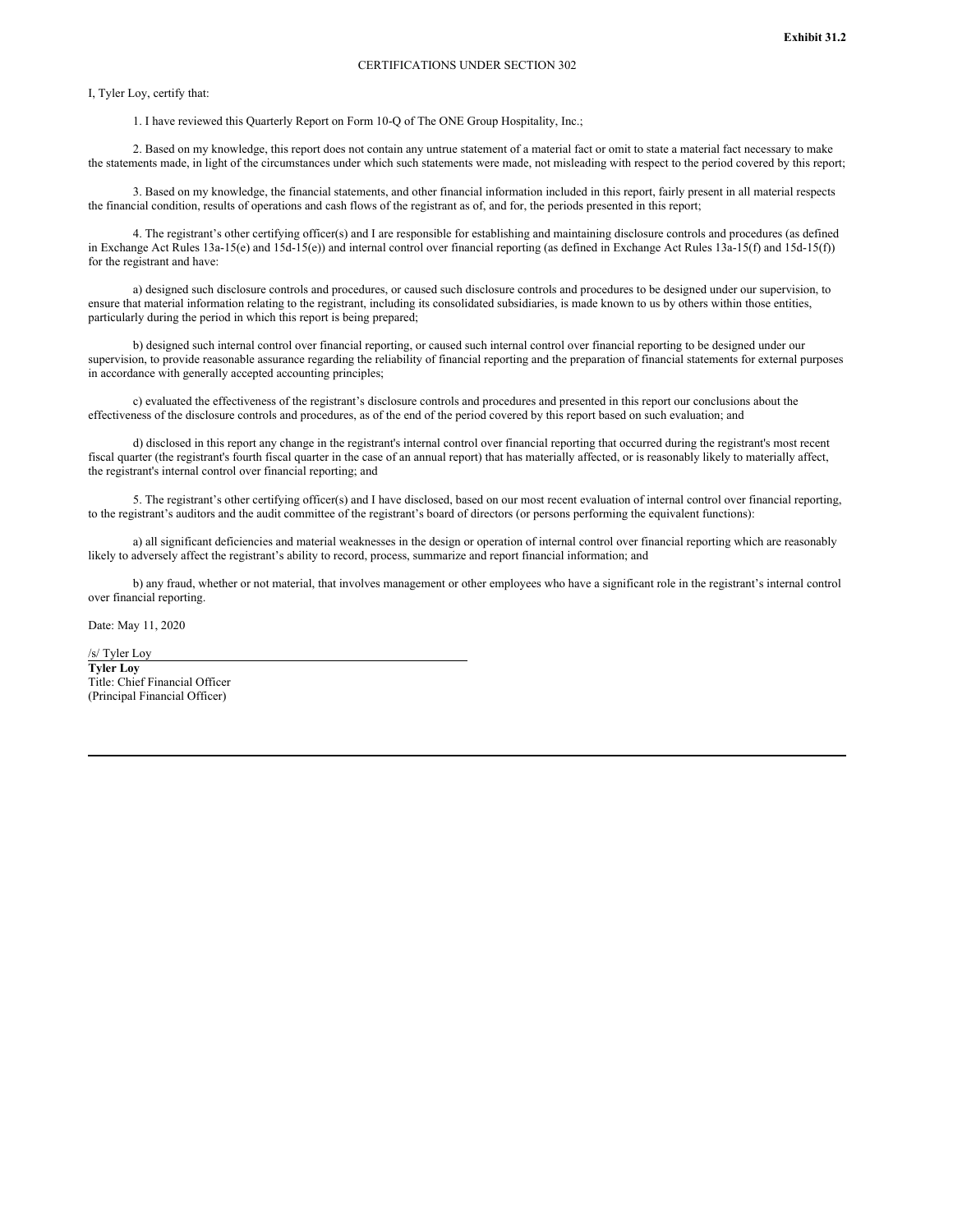## CERTIFICATIONS UNDER SECTION 906

<span id="page-31-0"></span>Pursuant to Section 906 of the Sarbanes-Oxley Act of 2002 (subsections (a) and (b) of section 1350, chapter 63 of title 18, United States Code), the undersigned officer of The ONE Group Hospitality, Inc., a Delaware corporation (the "Company"), does hereby certify, to such officer's knowledge, that:

The Quarterly Report for the three months ended March 31, 2020 (the "Form 10-Q") of the Company fully complies with the requirements of Section 13(a) or 15(d) of the Securities Exchange Act of 1934, and the information contained in the Form 10-Q fairly presents, in all material respects, the financial condition and results of operations of the Company.

Dated: May 11, 2020 /s/ Emanuel Hilario

Emanuel Hilario Title: Chief Executive Officer

(Principal Executive Officer)